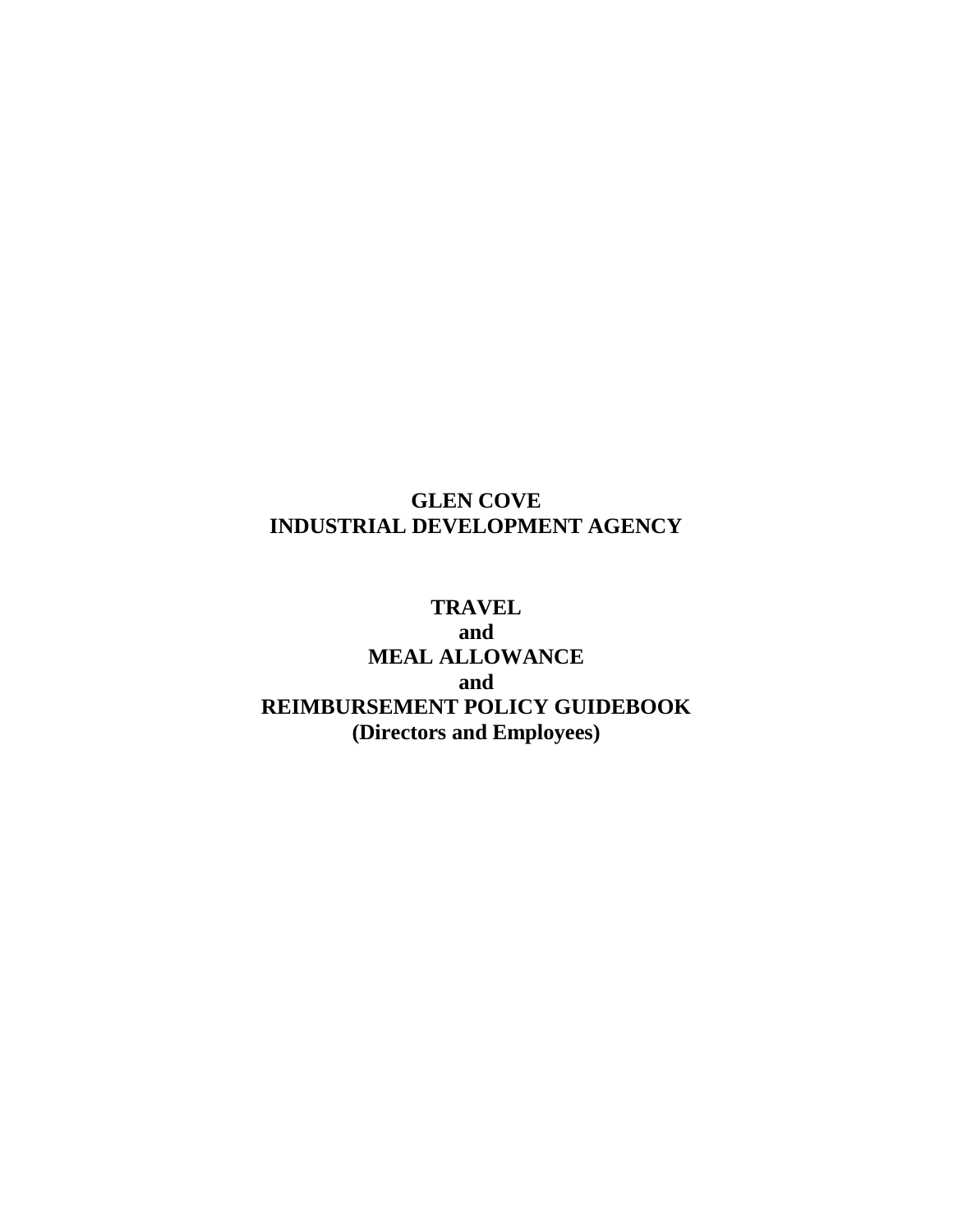# **GLEN COVE INDUSTRIAL DEVELOPMENT AGENCY TRAVEL AND MEAL ALLOWANCE AND REIMBURSEMENT POLICY GUIDEBOOK**

# **TABLE OF CONTENTS**

| <b>SECTIONS</b> |                                                                                                                                                                                                                                            | <b>PAGES</b>                            |
|-----------------|--------------------------------------------------------------------------------------------------------------------------------------------------------------------------------------------------------------------------------------------|-----------------------------------------|
| $\bf{I}$        | <b>INTRODUCTION</b>                                                                                                                                                                                                                        | 1                                       |
| $\mathbf{I}$    | <b>GENERAL CONCEPTS</b>                                                                                                                                                                                                                    | $2 - 3$                                 |
| III             | TRAVEL REQUIRING APPROVAL                                                                                                                                                                                                                  | $\overline{\mathbf{4}}$                 |
| IV              | <b>MODES OF TRANSPORTATION</b>                                                                                                                                                                                                             | $5 - 6$                                 |
| V               | <b>AUTOMOBILE USE REIMBURSEMENT</b>                                                                                                                                                                                                        | $\overline{7}$                          |
| VI              | <b>LODGING AND MEALS</b>                                                                                                                                                                                                                   | $8-9$                                   |
| VII             | <b>SEMINARS AND CONFERENCES</b>                                                                                                                                                                                                            | 10                                      |
| <b>VIII</b>     | <b>REIMBURSABLE MISCELLANEOUS EXPENSES</b>                                                                                                                                                                                                 | 11                                      |
| IX              | <b>APPLICANT/VENDOR BUSINESS MEALS</b>                                                                                                                                                                                                     | 12                                      |
| $\mathbf{X}$    | PROCURING TRAVEL ARRANGEMENTS                                                                                                                                                                                                              | 13                                      |
| XI              | <b>TRAVEL REIMBURSEMENT PROCEDURES</b>                                                                                                                                                                                                     | 14                                      |
| XII             | <b>APPENDICES TO TRAVEL GUIDELINES</b>                                                                                                                                                                                                     |                                         |
|                 | A. Sample Forms<br><b>B.</b> Automobile Mileage Reimbursement Rate<br>C. Receipted Method<br>D. Meal Allowances for Non-Overnight Day Trips<br>E. Overtime Meal and Travel Allowances<br>F. Allowances for Applicant/Vendor Business Meals | $15 - 18$<br>19<br>20<br>21<br>22<br>23 |
|                 |                                                                                                                                                                                                                                            |                                         |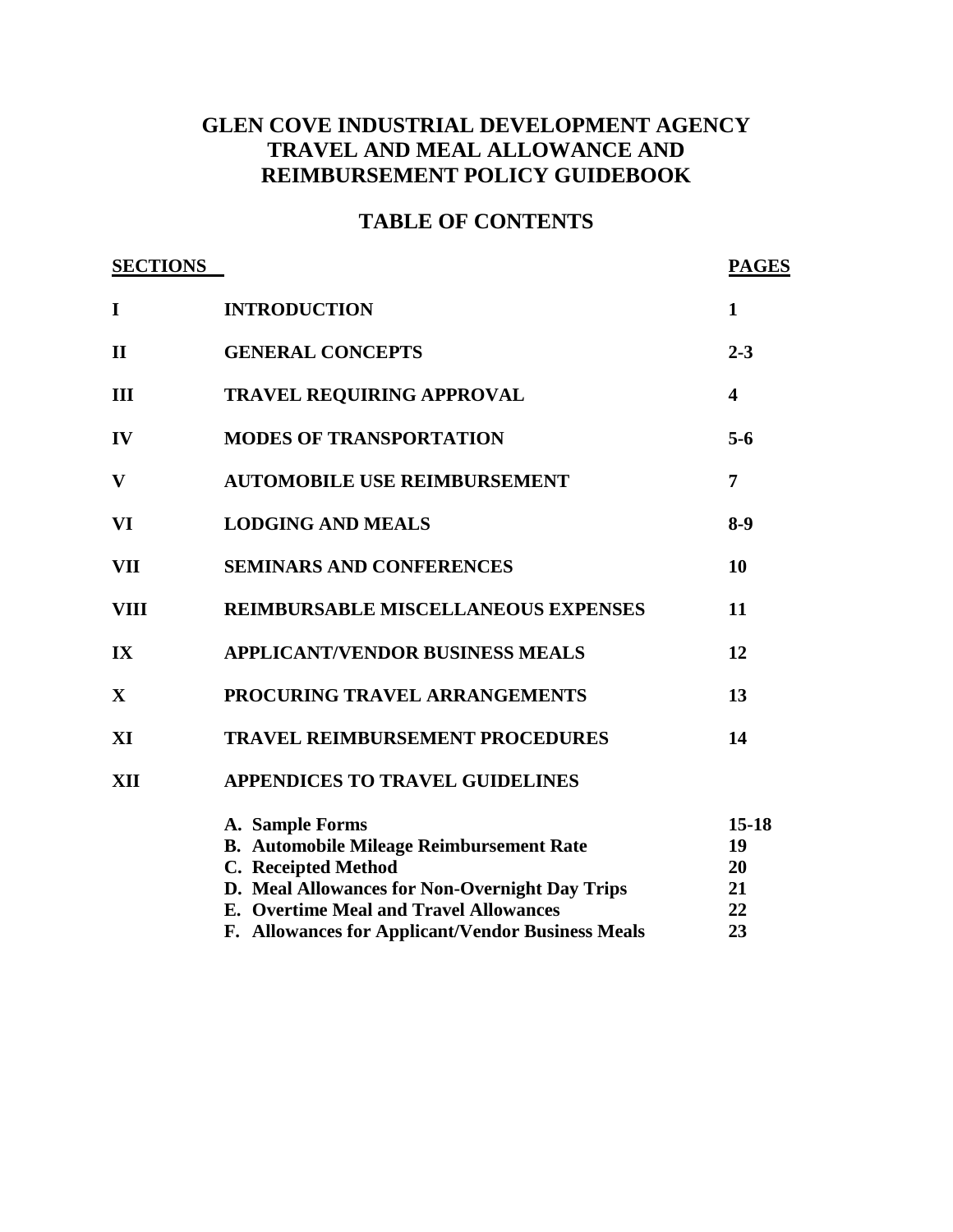# **SECTION I INTRODUCTION**

As a director or employee of the Glen Cove INDUSTRIAL DEVELOPMENT AGENCY ("GC-IDA"), your assignments may require that you travel on official GC-IDA business or that you expend funds in the performance of your duties for GC-IDA. The material in this Guidebook will assist you in the preparation of necessary pre-travel forms, procurement of travel arrangements and the procedures for obtaining reimbursement for your expenses in the fastest way possible. This Guidebook also covers when and to what extent meal cost may be reimbursed and reimbursement for certain miscellaneous expenses.

It is the policy of GC-IDA to monitor and exercise economy in the approval of travel and meal expenses as well as to ensure the proper reimbursement to directors and employees for travel and meal expenses incurred as official representatives of GC-IDA. Employees and directors who incur expenses in connection with their employment at, or representation of, GC-IDA will receive reimbursement only to the extent that such expenses are actual, reasonable and necessary, are directly related to the mission of GC-IDA, and meet the conditions set forth in this Guidebook.

Please note that GC-IDA has not adopted a "no receipt" method and therefore you will be expected to present receipts for virtually all expenses that you wish to be reimbursed for.

**Any deviation from this Guidebook shall be examined on a case-by-case basis and will require the approval of the directors of GC-IDA.**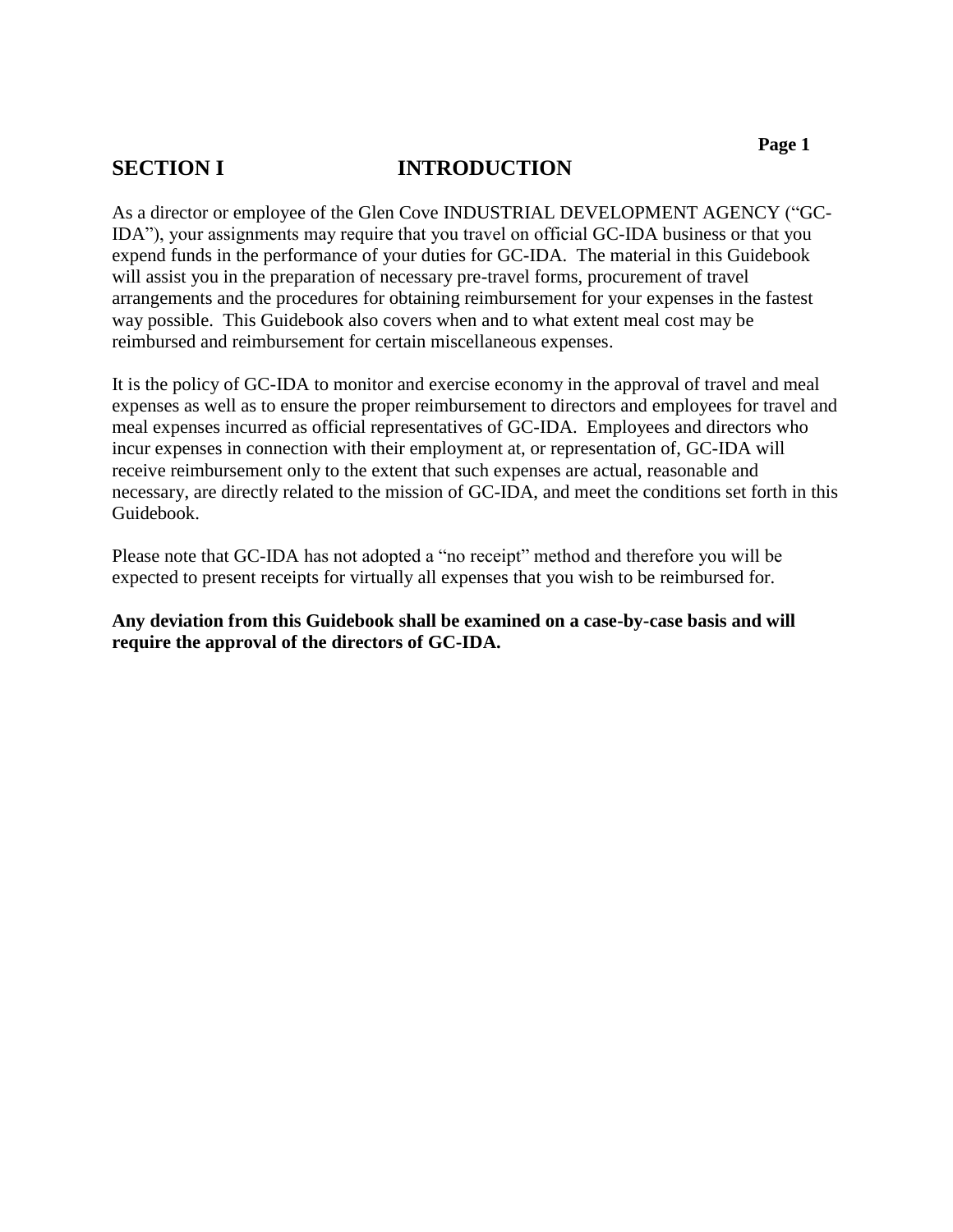#### **SECTION II GENERAL CONCEPTS**

#### **Definitions:**

The definitions contained herein are for the purposes of travel and meal expense claims only.

#### **Per Diem Allowance –**

A per diem allowance is a unit of reimbursement, which includes meals and lodging.

#### **Official Station –**

The official station is used to determine allowable travel expense reimbursement. The official station of an employee is the main GC-IDA office, currently at City Hall, 9 Glen Street, Glen Cove, New York. The official station of a director is his or her home or office address from where the subject travel originates. An employee is in official travel status when he or she is on official business at more than 35 miles from his/her designated official station. A director is in official travel status when he or she is on official business at more than 15 miles from his/her designated official station.

#### **Actual, Necessary and Reasonable Expenses** –

Only the actual, necessary and reasonable expenses essential to the ordinary comforts of a traveler in the performance of official duties will be reimbursed. These expenses should be in accordance with the established guidelines discussed herein. GC-IDA reserves the right to refuse reimbursement of any expense that does not meet this criteria. In addition, in no event shall the purchase of alcohol or tobacco products, or expenses incurred by a GC-IDA director, officer or employee on behalf of a spouse, friend or guest of a GC-IDA director, officer or employee be reimbursed by GC-IDA.

#### **Planning Your Trip**

As you read this Guidebook, you will discover that there are many aspects of GC-IDA business trip for which you need to plan. This Guidebook is organized into numerous parts dealing with the various aspects of planning for your trip, documenting your trip and claiming for travel expense reimbursement and/or obtaining an advance. The Table of Contents has been provided to assist you to quickly refer to Sections relevant to your particular circumstances. As soon as you become aware that you will be assigned to travel on GC-IDA business, you should ask yourself the following questions: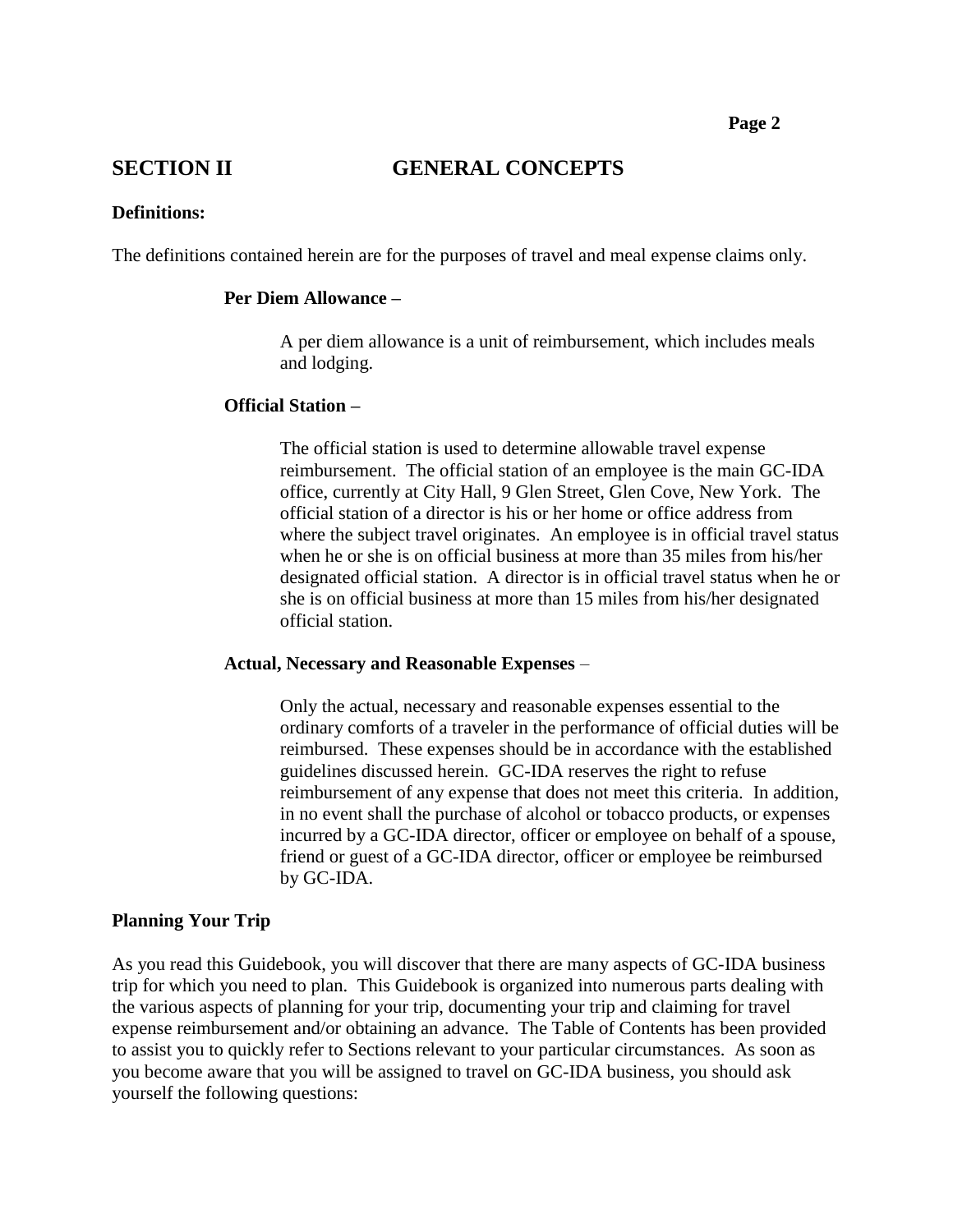### *1. Do I need formal approval to make this trip?*

Refer to Section III which discusses the Pre-Trip Memorandum Form. You will note that overnight stays, out of state trips and/or trips requiring air travel require additional approvals to be obtained. **Plan for it.**

### *2. How do I make my hotel, plane, or rental auto reservations?*

See Section X which discusses the procurement of travel arrangements through a New York State or Glen Cove-approved travel agent. GC-IDA may, from time to time, designate other approved travel agencies.

#### *3. Will I be using my personal auto?*

If yes, be sure to record your odometer readings or provide other evidence of the mileage traveled. See Section V for more details.

## *4. May I pay for lunches or dinners for applicants or vendors?*

See Section IX, pre approval is required. **Plan for it.**

## **The Expense Reimbursement System:**

#### **General**

You are normally expected to personally provide the funds for your expenses while traveling. Upon your return, GC-IDA will reimburse you for the actual, necessary and reasonable expenses which you incurred in the performance of official GC-IDA business. Reimbursement will be made subject to the maximum rates set forth in the Addendums. Air and train tickets may be provided to you. (See Section III regarding travel advances).

#### **Claiming Reimbursement**

You can claim for reimbursement according to the procedures set forth in Section XI. You should try to request reimbursement within two to four weeks after completion of your travel assignment. Be sure to attach all original receipts where required and to obtain all necessary approvals.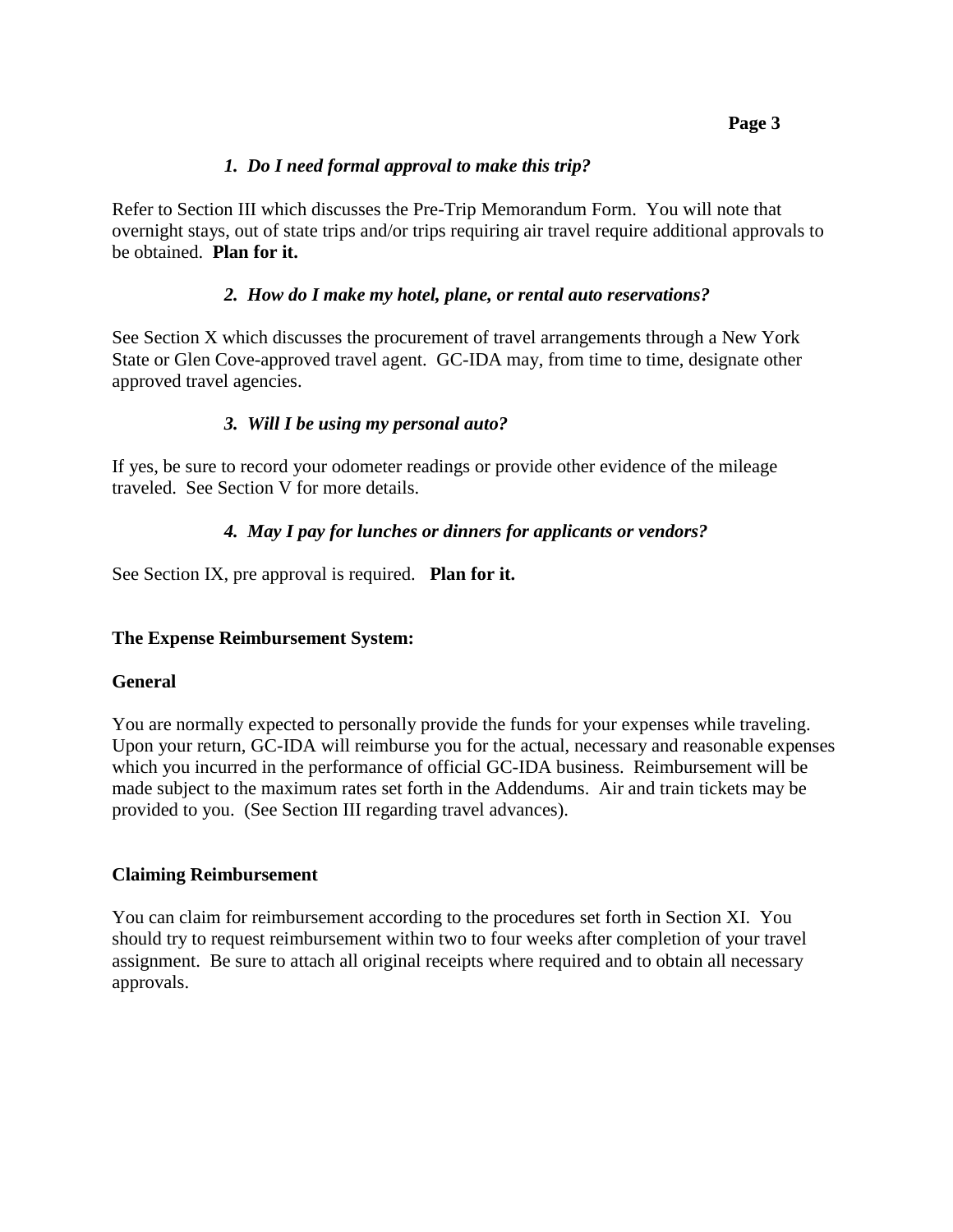# **SECTION III TRAVEL REQUIRING APPROVAL**

Travel to destinations more than fifty miles from your Official Station requires the completion of the "Pre-Trip Memorandum" Form. Travel of less than fifty miles, not involving an overnight stay, entirely within New York State and not involving air travel may be approved by the Executive Director after the trip (although you may wish to obtain pre-approval anyway).

The following approvals are required depending on the nature of travel:

| <b>Type of Travel</b>                | <b>Approval(s)</b> Required                                             |
|--------------------------------------|-------------------------------------------------------------------------|
| All travel over 50 miles             | <b>Executive Director</b>                                               |
| Overnight stay within New York State | Executive Director and either<br>Chairman or Vice Chairman <sup>*</sup> |
| Out of State travel                  | Executive Director and either<br>Chairman or Vice Chairman <sup>*</sup> |

\* In the absence of the Chairman or Vice Chairman, approval may be obtained from another director of GC-IDA.

Please note that a copy of your Pre-Trip Memorandum Form must be attached to your Expense Report (using the form attached hereto as  $\frac{Exhibit A}{A}$  or such other form as may be approved by the board of directors of the GC-IDA from time to time) when submitted for reimbursement.

#### **Travel Advances**

GC-IDA policy dictates that, generally, directors and employees use their own resources to fund travel expenses other than transportation costs. However, the Executive Director, Chairman or Vice Chairman may authorize cash advances for travel expenses to directors and employees whose duties require overnight travel on official GC-IDA business. An employee or director may request a travel advance by completing the travel advance section of the "Pre- Trip Memorandum" Form. Advances will be provided by check. Advances for a pre-approved trip of up to \$400 may be authorized by the Executive Director, Chairman or Vice Chairman. Advances over \$400 require the approval of a majority of the GC-IDA directors.

#### **Settlement of Advances**

Travelers are urged to settle their travel advances within 2-4 weeks upon return from their trip by deducting the amount of the advance from their Expense Report. Only 1 travel advance may be outstanding at a time.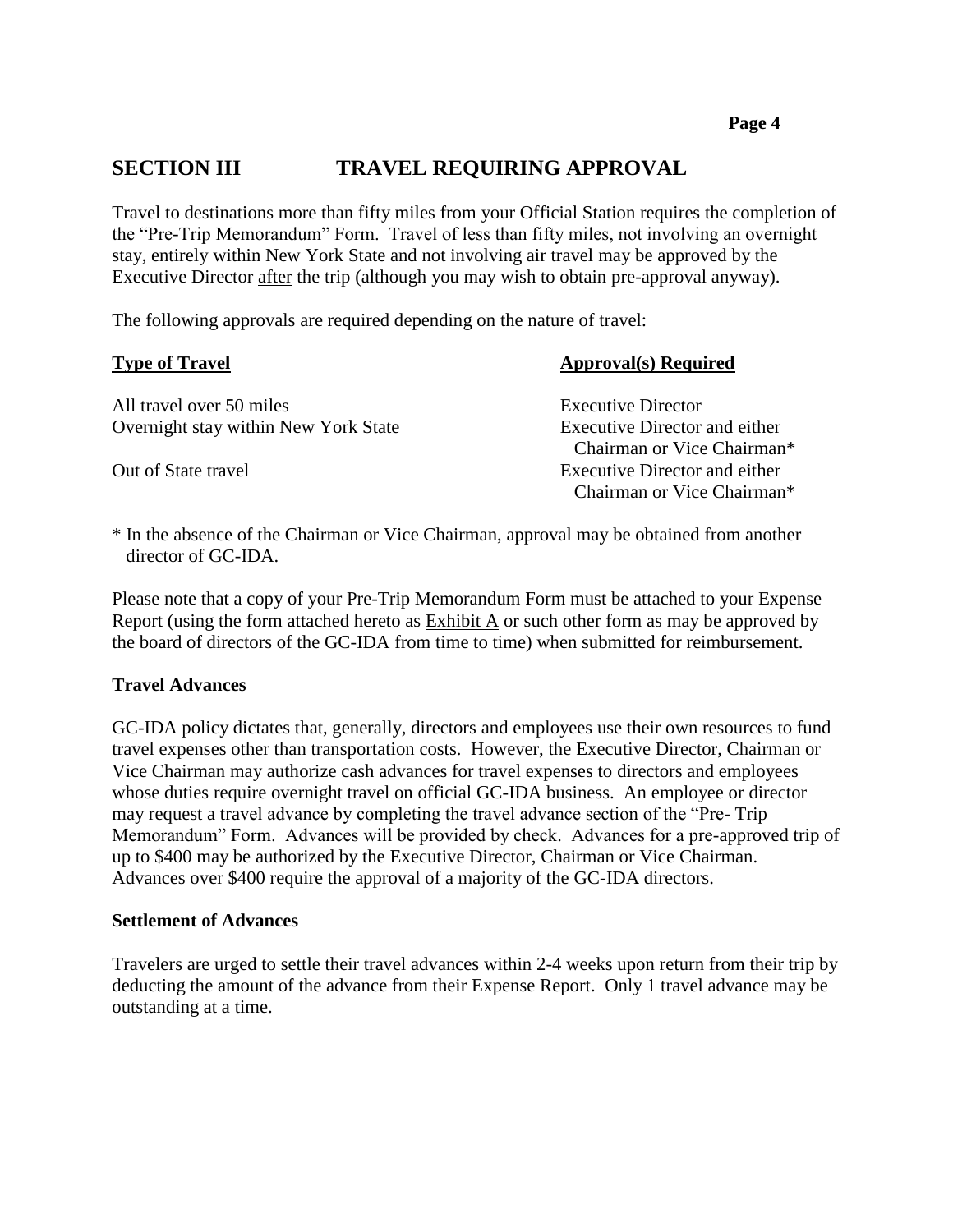# **SECTION IV MODES OF TRANSPORTATION**

#### **Transportation by Common Carrier**

The Executive Director must specifically approve in writing any exception to the use of an approved New York State or Glen Cove travel agent.

Note: Always request the lowest available rate when requesting a train or airline ticket. Generally, this is the State-OGS contracted rate. However, there may be instances where a lower promotional rate is being offered, perhaps from another airport (Newark vs. La Guardia for example). In addition, there may be instances where instead of returning home by air on Friday, it is less expensive to return home on Saturday; of course you must factor in the cost of the extra night's hotel accommodations.

#### **Train and Bus Travel**

Generally, you will be expected to travel by train or bus when your trip can be expeditiously reached through their use. You must take advantage of round-trip or excursion rates whenever possible. Only coach fare will be reimbursed.

## **Air Travel**

Air travel should only be used in lieu of train or bus travel when it is in the best financial or operational interest of GC-IDA. In general, air travel should only be considered when the distance traveled is over 200 miles.

All air travel is to be booked in coach.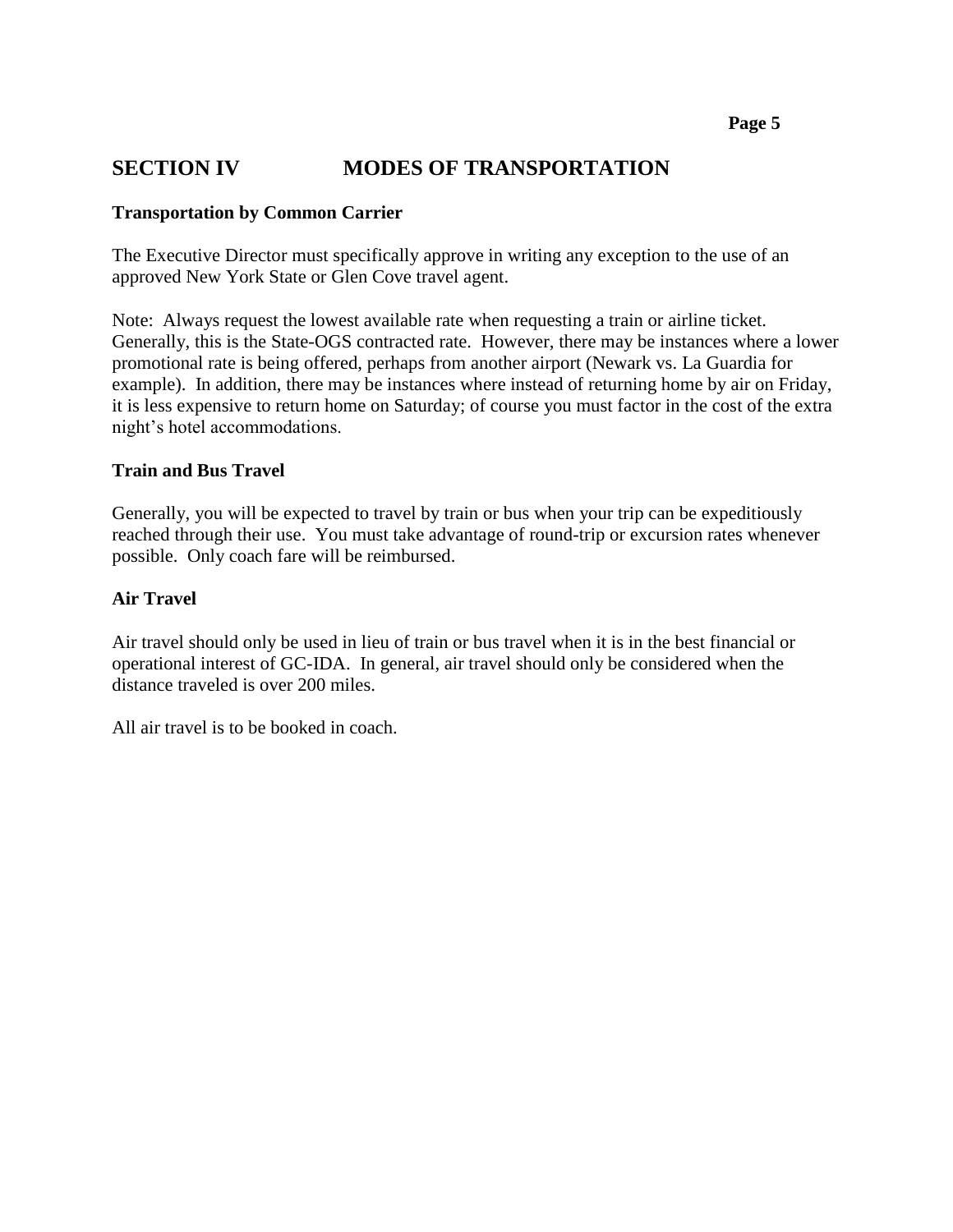#### **Automobile Rentals**

A New York State or Glen Cove approved travel agent should be used to book automobile rental reservations. Reimbursement for car rentals will be limited to intermediate or mid-size rates. When renting a vehicle while on official business, you should rent in the name of GC-IDA, and sign the Rental Agreement as agent for GC-IDA. Collision Damage Waiver (CDW) Insurance is to be accepted.

Except for unusual circumstances, autos should be picked up at the rental agency on the first day of travel and returned on the last day of travel.

A Tax Exemption Certificate, obtainable from the Executive Director, must be presented to the rental agency at the time of pick-up. Employees and directors will not be reimbursed for any New York State sales taxes paid. Out of State sales taxes are not exempt however, and will be reimbursed.

#### **Travel by Personally-Owned Vehicles**

GC-IDA limits the use of personally-owned vehicles to situations where their use is to the advantage of GC-IDA. Advantage may mean operational advantage and/or financial advantage. An operational advantage is a situation in which you can get to a worksite more quickly and/or spend more time there. A financial advantage is one where it costs GC-IDA less to reimburse you at the current mileage rate than it would cost if you took public transportation or rented an auto.

#### **Taxis**

A taxi may be used instead of mass transportation only under the following conditions:

- a. Employees and/or directors traveling in a group for a business meeting, local seminar, etc. may use a taxi if it is more cost efficient than using public transportation.
- b. Employees and/or directors may use taxis when carrying large or heavy business materials.

Note: Taxi reimbursement will only be made upon presentation of a taxi receipt.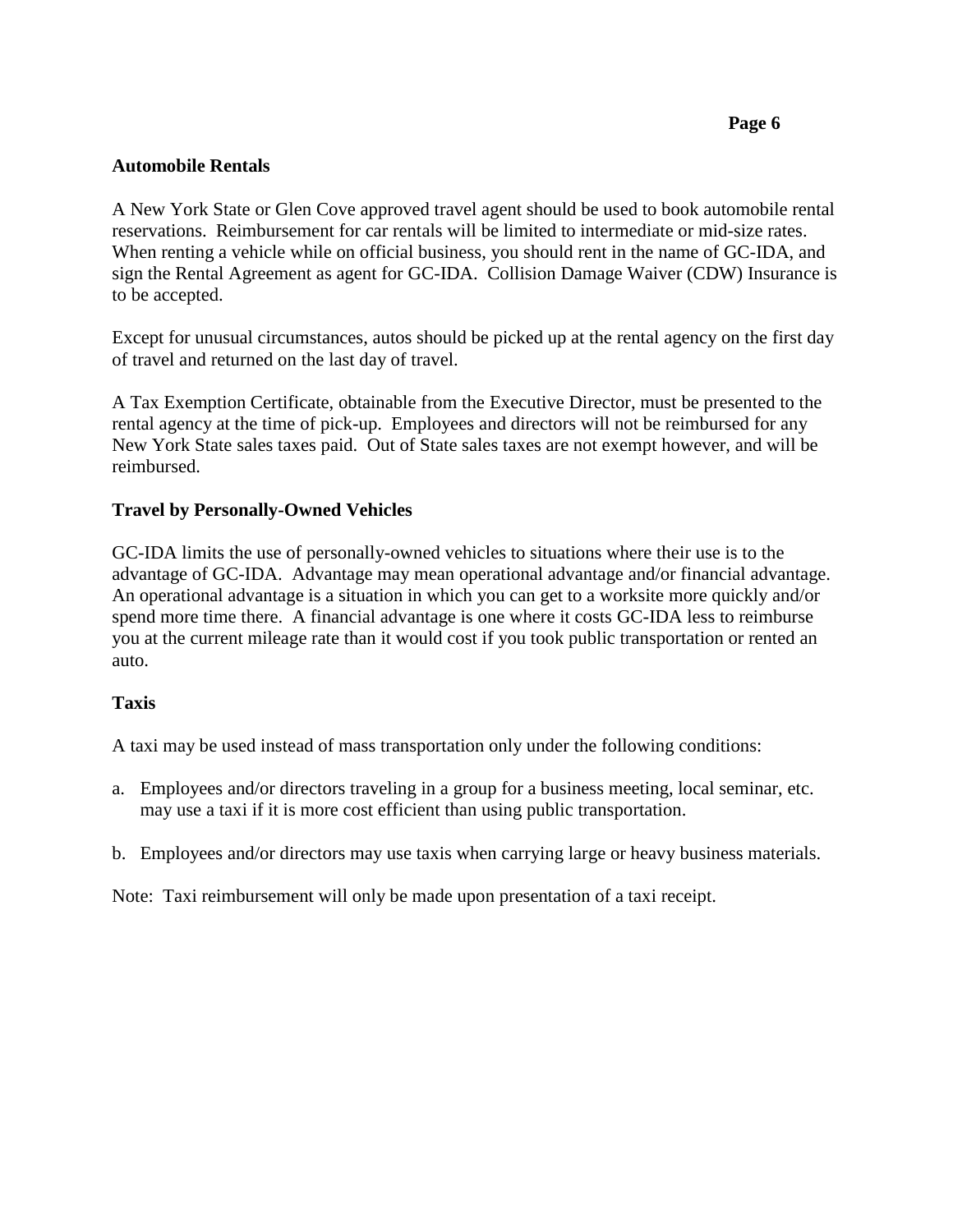#### **Page 7**

# **SECTION V AUTOMOBILE USE REIMBURSEMENT**

Travel for which you are claiming mileage reimbursement must be recorded on the Mileage Reporting Sheet located on the reverse side of the Employee Expense Report Form.

Reimbursement for use of personal cars is restricted to actual mileage between your official station or residence, and your GC-IDA travel destination. Deductions must be made for any personal mileage incurred during your business trip.

You cannot claim reimbursement for normal commutation costs between your residence and office.

Should an employee bring his or her car to the office in anticipation of overtime on a normal workday (10 or more hours and until 8:00PM or later) or on a Saturday or Sunday (4 or more hours), you will be reimbursed for mileage, parking and tolls up to a maximum of \$50.

Employees may wish to accumulate numerous short trip reimbursements and aggregate same. The Executive Director may establish further policies in this regard.

#### **Please refer to Section XII, Appendix B for the current auto mileage reimbursement rate.**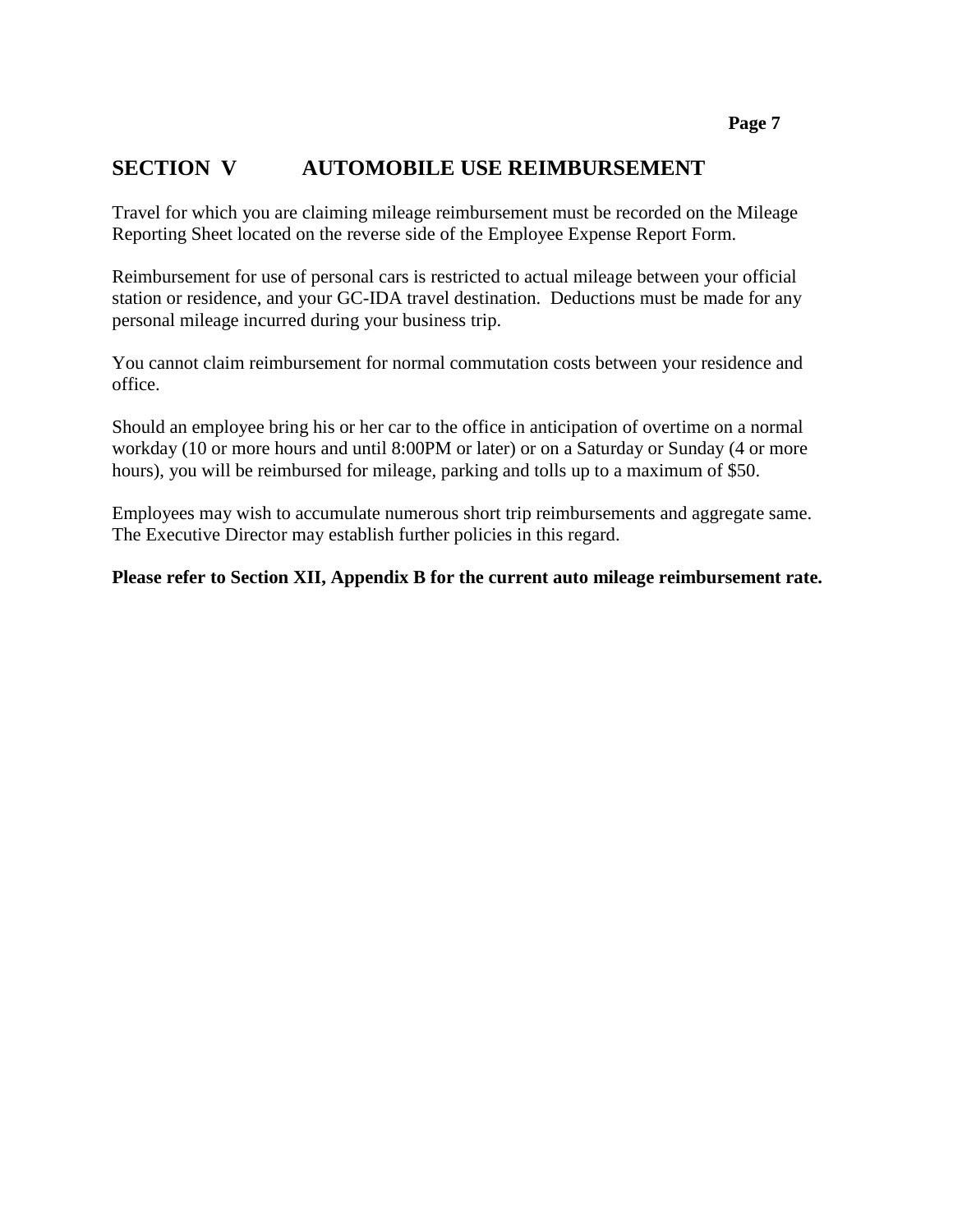# **SECTION VI LODGING AND MEALS**

#### **General**

GC-IDA has adopted the receipted method of reimbursing employees for the cost of lodging and meals. The unreceipted "per diem" method is not acceptable.

To be eligible to claim reimbursement for lodging and/or meals, you must have been on official travel status, i.e. your business destination must have been at least 35 (15 miles for directors) miles from your official station, and your travel assignment must have been at least 2 hours in duration.

The receipted method of travel reimbursement provides reimbursement of lodging costs based on the area of assignment, and an allowance for meals. Receipts for lodging are required. Additionally, you may be reimbursed for incidental travel expenses such as laundry expenses, telephone costs, newspaper, etc. upon presentation of receipts for same. While you are encouraged to obtain receipts wherever possible, GC-IDA acknowledges that certain expenses (*e.g.* tips) are difficult to document. Therefore, incidental expenses under \$10 need not be receipted. Receipts are required for meals associated with overnight travel.

In instances where the hotel room rate is above the maximum per diem, you can obtain full reimbursement provided that you provide an explanation as to the reason the maximum rate was exceeded (i.e. hotel's lowest government/corporate rate exceeded the maximum rate; seminar/ conference was held at hotel, etc.). This explanation must be approved by the Executive Director. Without such an explanation and approval, you will only be reimbursed for the maximum hotel per diem rate as outlined in Section XII, Appendix C. You must be sure to attach your lodging receipts to your Expense Report.

**NOTE:** GC-IDA directors and employees on business trips are exempt from paying NYS and local sales taxes. Therefore, please present a Tax Exemption Certificate to the hotel. You will not be reimbursed for any NYS sales taxes paid. Out of State sales taxes however, are not exempt and you will be reimbursed.

#### **OTHER MEAL REIMBURSEMENTS:**

#### **Day Trip Meals (Non-Overnight Travel)**

If you take a non-overnight day trip, you can obtain reimbursement for breakfast if you leave your home 7:00AM or prior and/or for dinner if you return home 8:00PM or later. You may also obtain reimbursement for lunch meals. Receipts for such meal(s) are needed. (See Section XII, Appendix E for maximum rates). Note: In order to be entitled to any such meal reimbursement, you must have been in official travel status, i.e. 35 (15 miles for directors) miles from your official station for 2 or more hours.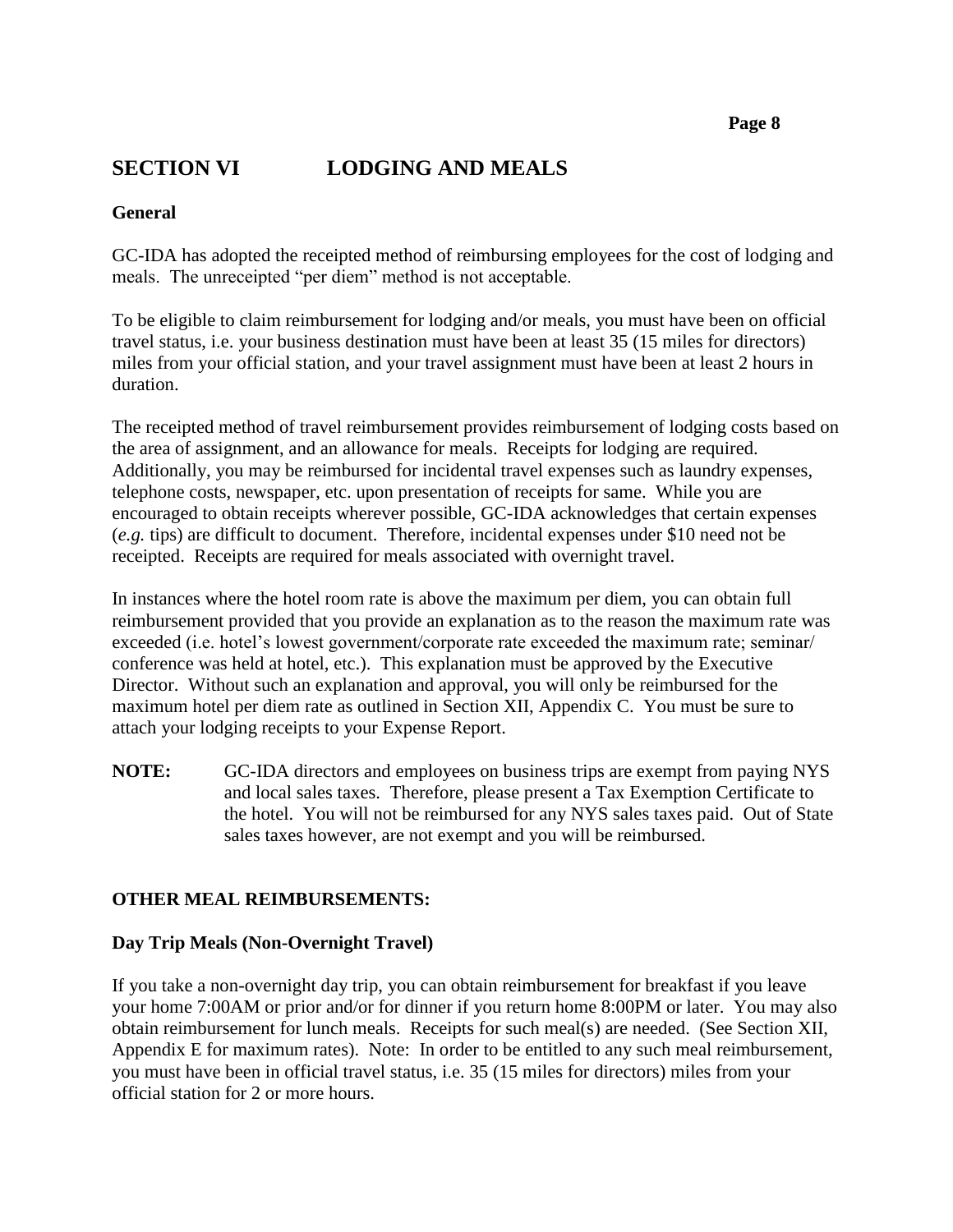#### **Overtime Meals**

If you work 10 or more hours and leave 8:00PM or later, you can receive dinner reimbursement with a receipt. On a Saturday or Sunday, if you work 4 or more hours, you may claim lunch reimbursement, with a receipt. Should you work 10 or more hours on a Saturday or Sunday, you may also claim dinner reimbursement, with a receipt. See Section XII, Appendix E for maximum amounts.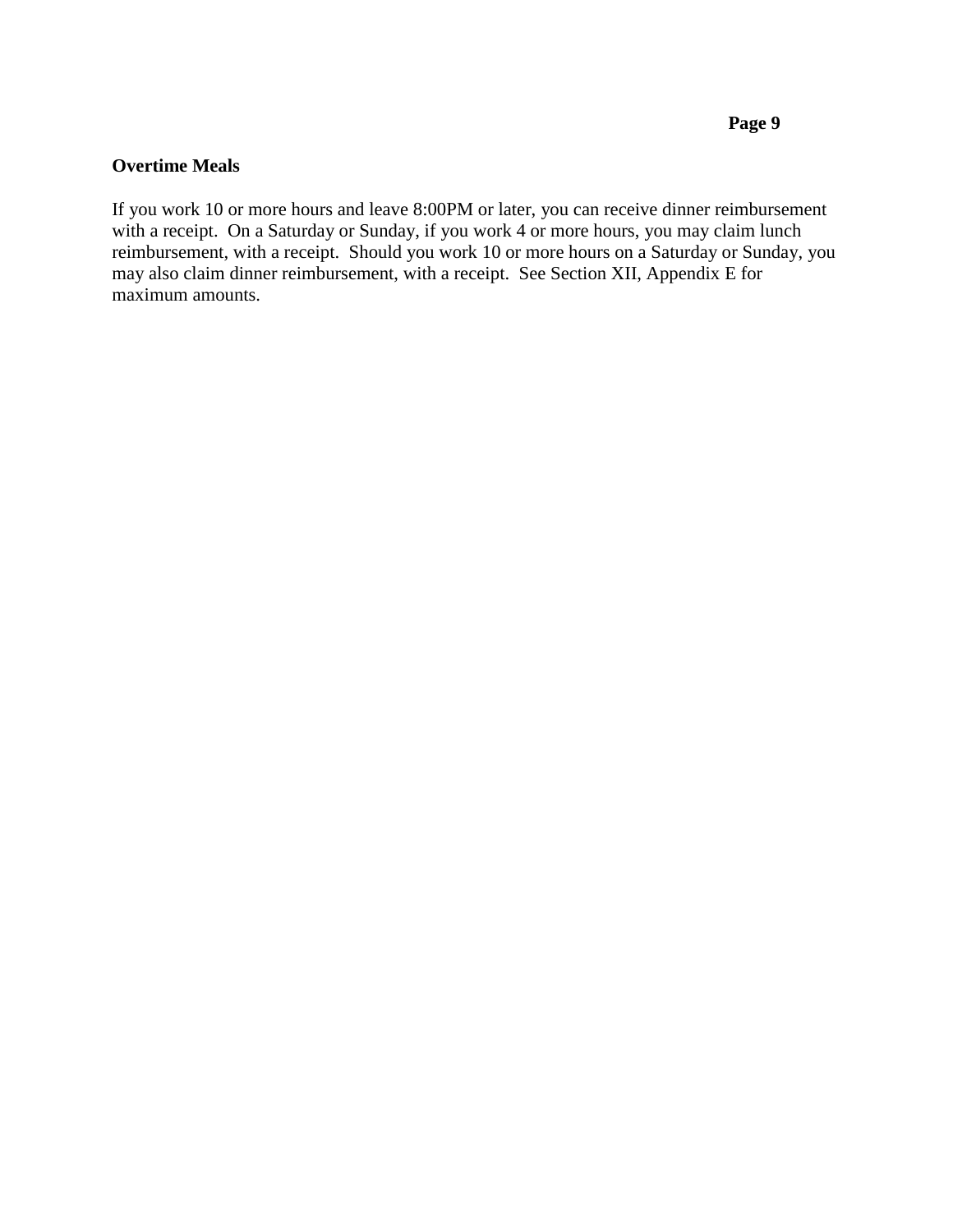# **SECTION VII SEMINARS AND CONFERENCES**

Attendance at seminars, training or educational programs and conferences require approval of the GC-IDA directors.

A Pre-Trip Memorandum Form must be completed prior to making travel arrangements if the seminar, training or education program or conference is overnight or longer.

In most cases you should prepay for a seminar, training or educational program or conference only after obtaining approval of your Pre-Trip Memorandum Form, if applicable.

When a seminar, training or educational program or conference is held in a hotel, you may stay at said hotel, even if they charge more than the per diem rate, if a less expensive hotel is not in the immediate area.

Should a seminar, training or educational program or conference provide meals, you cannot also claim a meal expense reimbursement.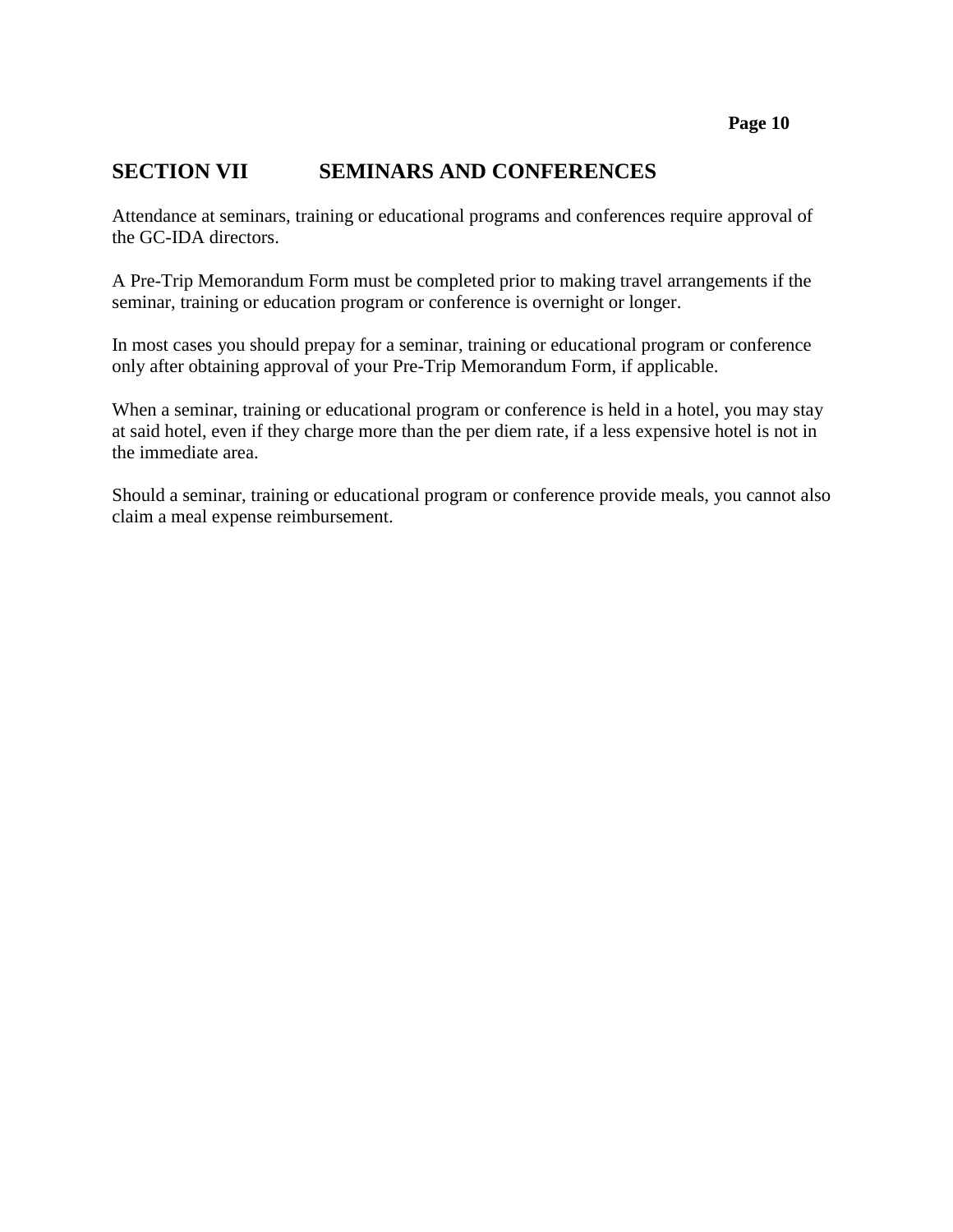# **SECTION VIII REIMBURSABLE MISCELLANEOUS EXPENSES**

#### **Dues, Memberships and Professional Fees**

Dues, memberships and professional fees that are primarily for the personal gain of GC-IDA directors, officer or employees or that are not directly related to the mission of the GC-IDA are not reimbursable. Dues and membership fees that are required for GC-IDA to be a member of a group or organization that is directly related to the mission of GC-IDA are permitted and, if paid for by a GC-IDA director, officer or employee, are reimbursable. All other forms of dues, memberships and professional fees are to be approved by GC-IDA directors on a case-by-case basis. You should complete the Payment Authorization Form and attach all supporting documentation.

#### **Telephone Charges**

GC-IDA will reimburse you for business calls made from your home, hotel or cellular telephone provided that you furnish receipts and identify whom you called, their affiliation and the business purpose of the call. Similarly, any internet access or similar charges incurred while away from the office incurred to monitor or conduct business e-mail activity will be reimbursed. Reimbursements will not be allowed for monthly or other fixed telephone, cellular telephone or internet access fees.

When in overnight travel status, you can claim a "reasonable" reimbursement for non-business calls made from your hotel room or other travel location.

## **Credit Card Fees**

Annual membership fees for personal credit cards, even if used for business travel, are not reimbursable.

#### **NYS and Local Sales Taxes**

GC-IDA directors and employees should not pay NYS or local sales taxes on business related purchases as the GC-IDA is classified as a NYS Governmental Agency. A Tax Exemption Form is to be presented to the vendor at the time of your purchase. Directors and employees will not be reimbursed for NYS or local sales taxes paid. Please note that sales taxes outside of NYS must be paid and are fully reimbursable.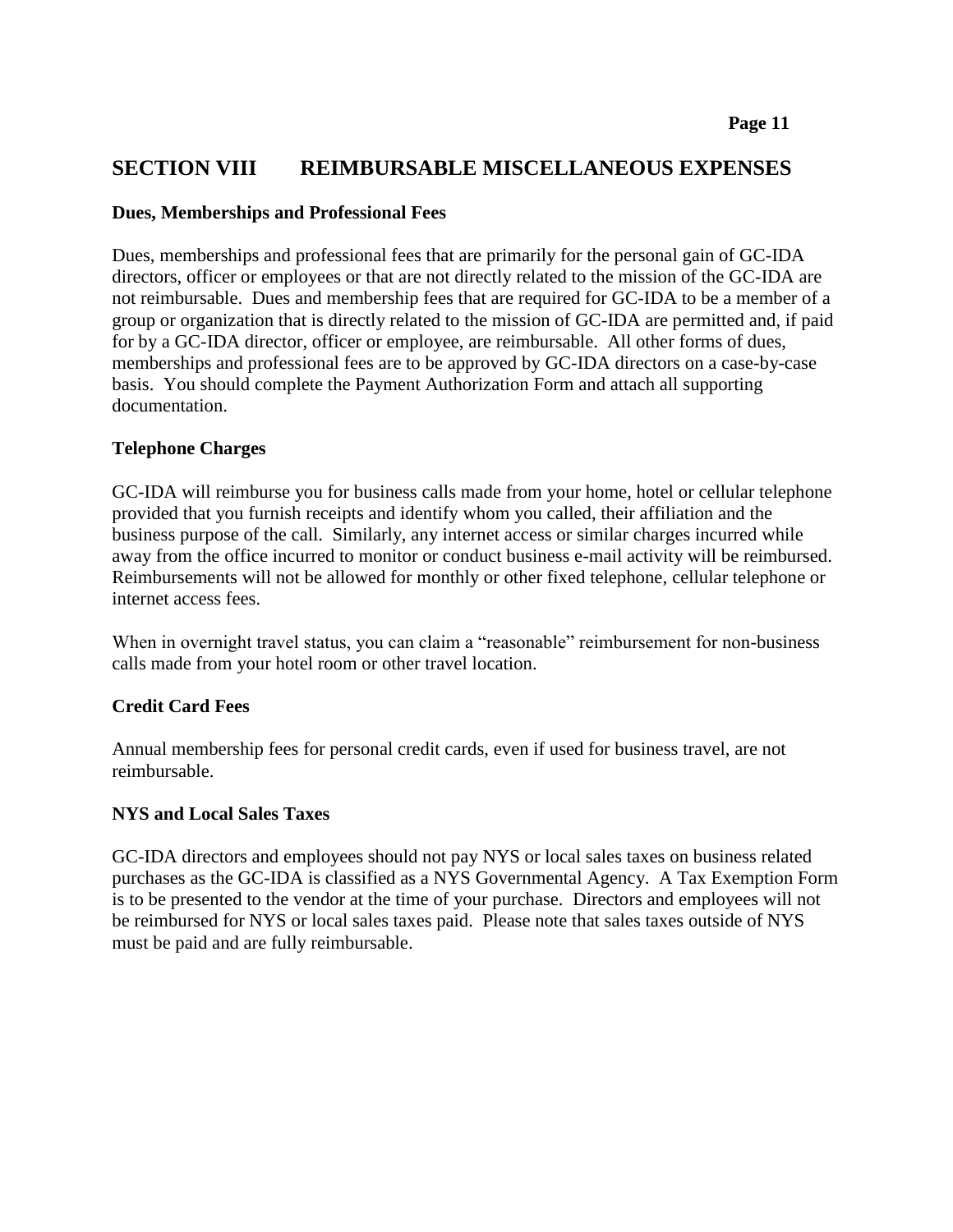# **SECTION IX APPLICANT/VENDOR BUSINESS MEALS**

Business breakfast, lunch and dinner expenses are acceptable for those specific circumstances where a definite GC-IDA relationship exists or where the expense is incurred as a result of GC-IDA requesting the applicant or vendor to perform a specific action. Such expenses must be directly related to the mission of the GC-IDA and must receive prior authorization from the Executive Director. To be reimbursable, a meal must have been necessitated to meet the time requirements of the applicant, potential applicant, vendor or potential vendor. Attendance at such meetings by other than the principal GC-IDA employee or director must be demonstrably required and not be at the discretion of the employee or director. Reimbursement for the portion of the meal expense allocated to the applicant/vendor (*i.e.*, the portion not allocable to the GC-IDA employee or director) requires approval by the Executive Director or the GC-IDA directors, as applicable.

Original receipts must be submitted to obtain reimbursement. In addition, you must indicate the business guest's name, affiliation and indicate the business purpose for the business meal.

The maximum allowable reimbursable amounts are shown in Section XII, Appendix F.

NOTE: Expenses for entertainment by an GC-IDA director, officer or employee, such as tickets to games, nightclub expenses, golf outing fees or other expenses of similar social outings shall not be reimbursed by the GC-IDA because such activities are primarily personal in nature and not necessary for the GC-IDA to perform its mission.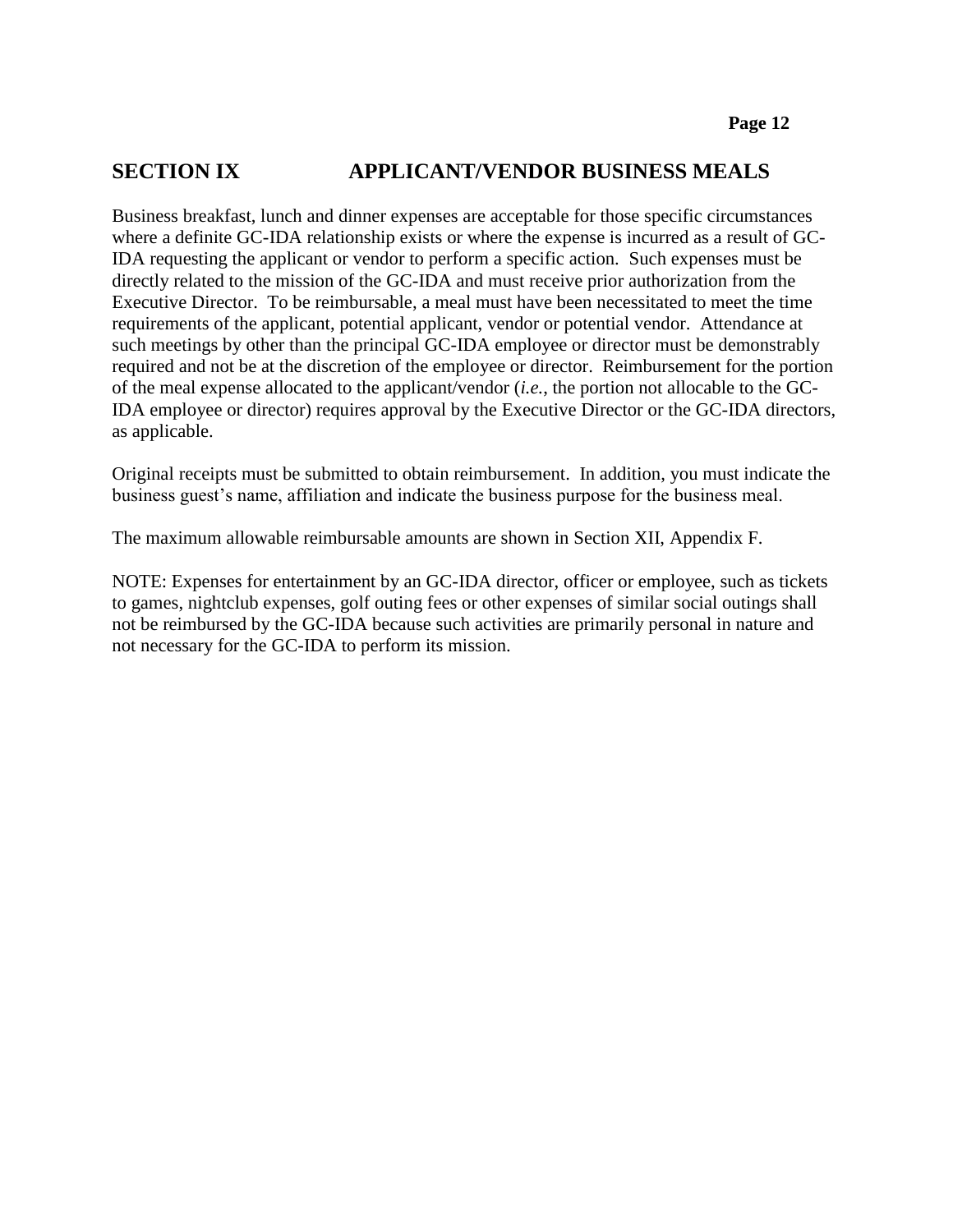# **SECTION X PROCURING TRAVEL ARRANGEMENTS**

You should contact one of the other approved travel agents to make all your travel arrangements. Identify yourself as a GC-IDA employee and proceed to make your travel arrangements. The Executive Director can advise you if any other travel agents are approved from time to time.

Be sure to request the most economical rates, which usually will be the "government rate". However, there may be cheaper rates or promotions that should be used. As far as airfare, many times it is cheaper to fly from Newark Airport instead of Kennedy or LaGuardia. Also, if your trip requires a flight return on a Friday, it may be cheaper to fly back on Saturday. The bottom line is to inquire as to the lowest available rates and to try to be flexible with departure and arrival times. Of course the earlier your reservations are made, the more options of obtaining the lowest rates will be available to you.

#### **Unused Airplane, Train and Bus Tickets**

Any unused airplane, train or bus tickets are to be immediately returned to the Executive Director. The unused tickets will be returned to the applicable travel agent for credit.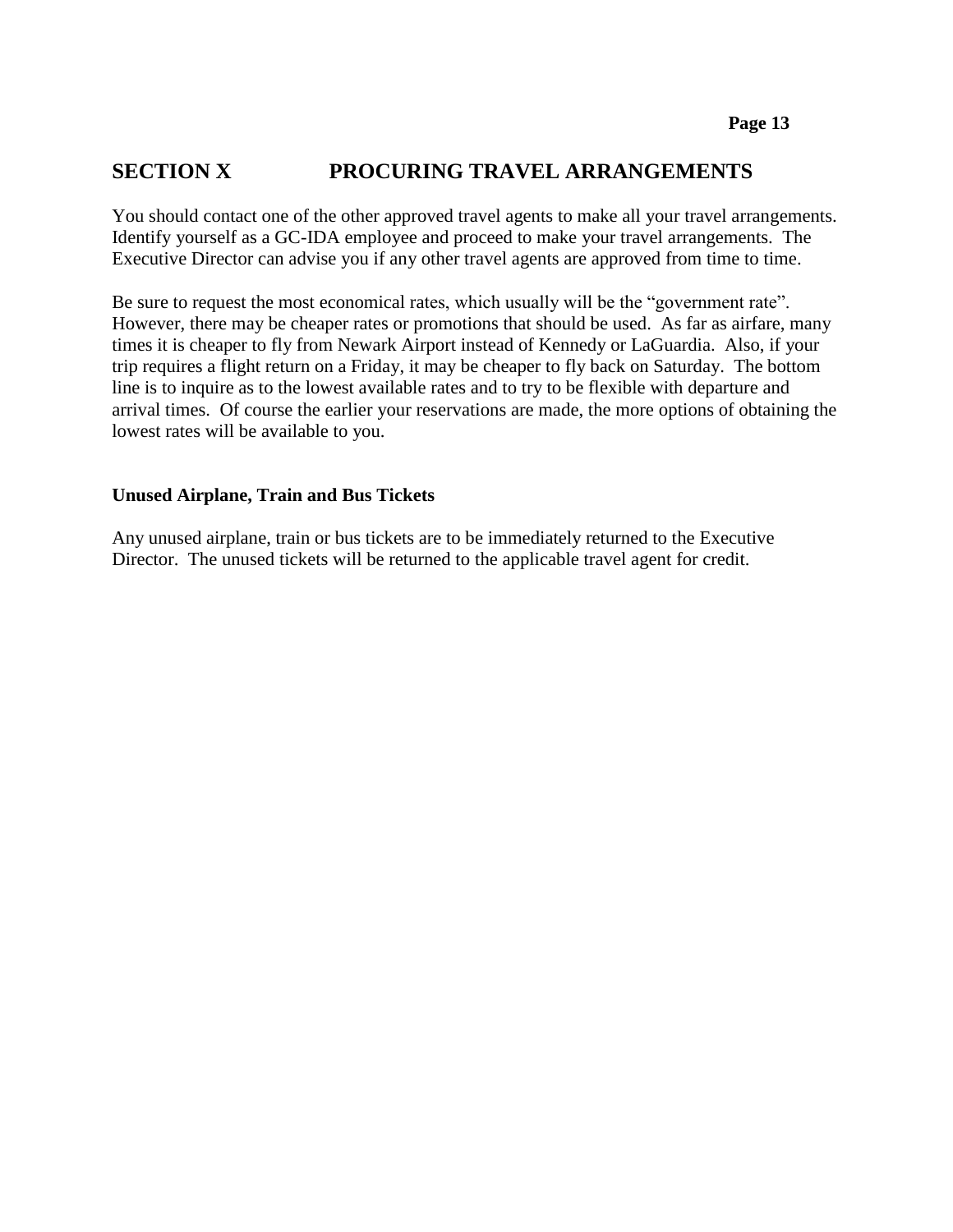## **SECTION XI TRAVEL REIMBURSEMENT PROCEDURES**

The first step in obtaining reimbursement for business travel expense is to complete the Expense Report Form. Original receipts, where required, must be attached to the Expense Report. The cost of train, air or bus tickets furnished to you by GC-IDA are not to be included in the Report. Instead, just attach the passenger receipt ticket to the back of the Report. Be sure to attach your approved Pre-Trip Memorandum to the Expense Report if applicable. If you received a travel advance, be sure to indicate this amount in the space provided on the Report and deduct this amount from the total reimbursement claimed. When claiming personal auto mileage reimbursement, be sure to complete the Mileage Reporting Sheet.

Be sure to complete the "Purpose of Trip/Reason for Expense" Section on the Expense Report.

After obtaining all necessary approvals as indicated on the Expense Report, you should submit your Report directly to the Executive Director.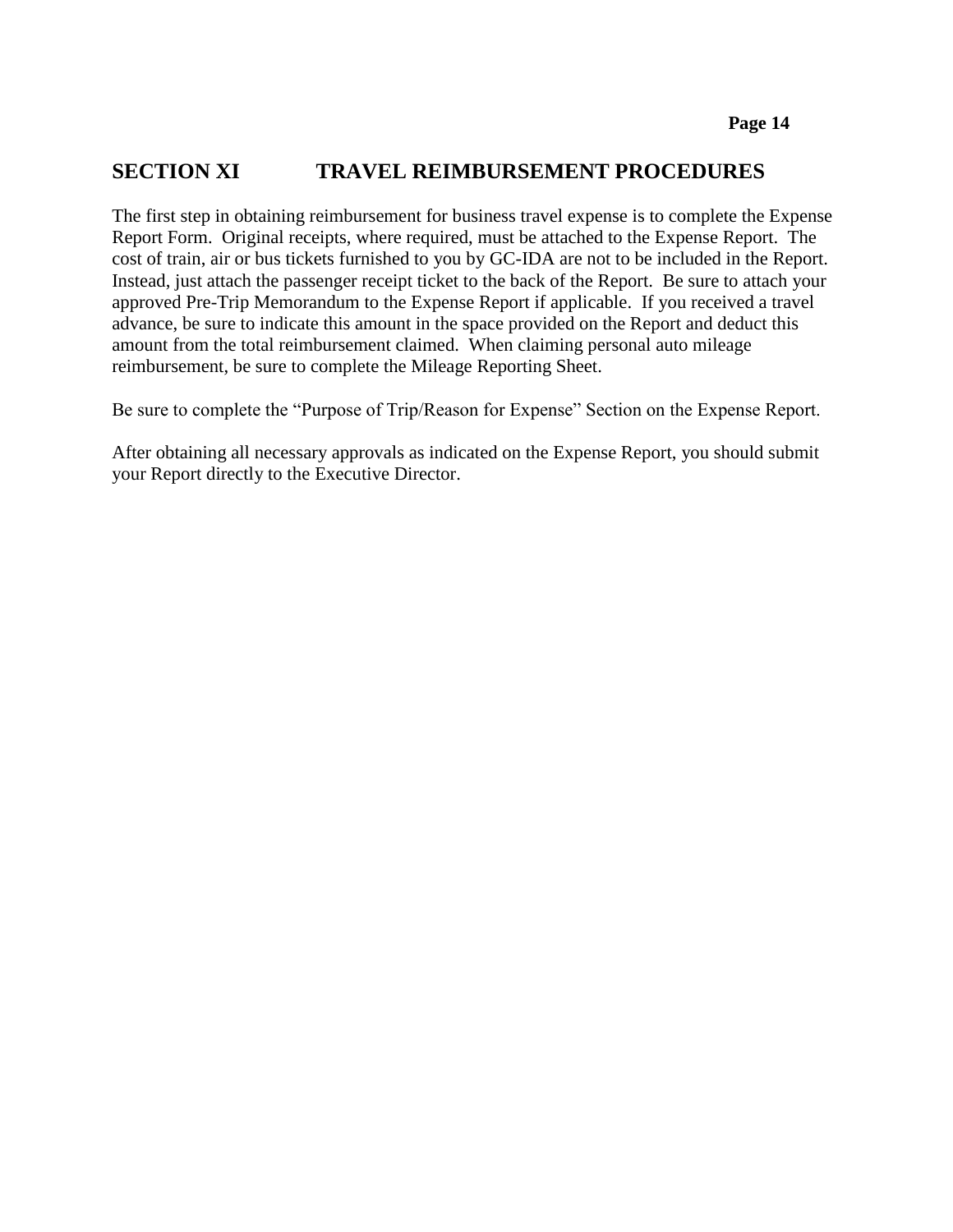**Page 15**

# **SECTION XII APPENDICES TO TRAVEL GUIDELINES**

# **APPENDIX A**

**SAMPLE TRAVEL FORMS**<br>**Exhibit A Expense I Expense Report** 

**Exhibit B Pre-Trip Memorandum**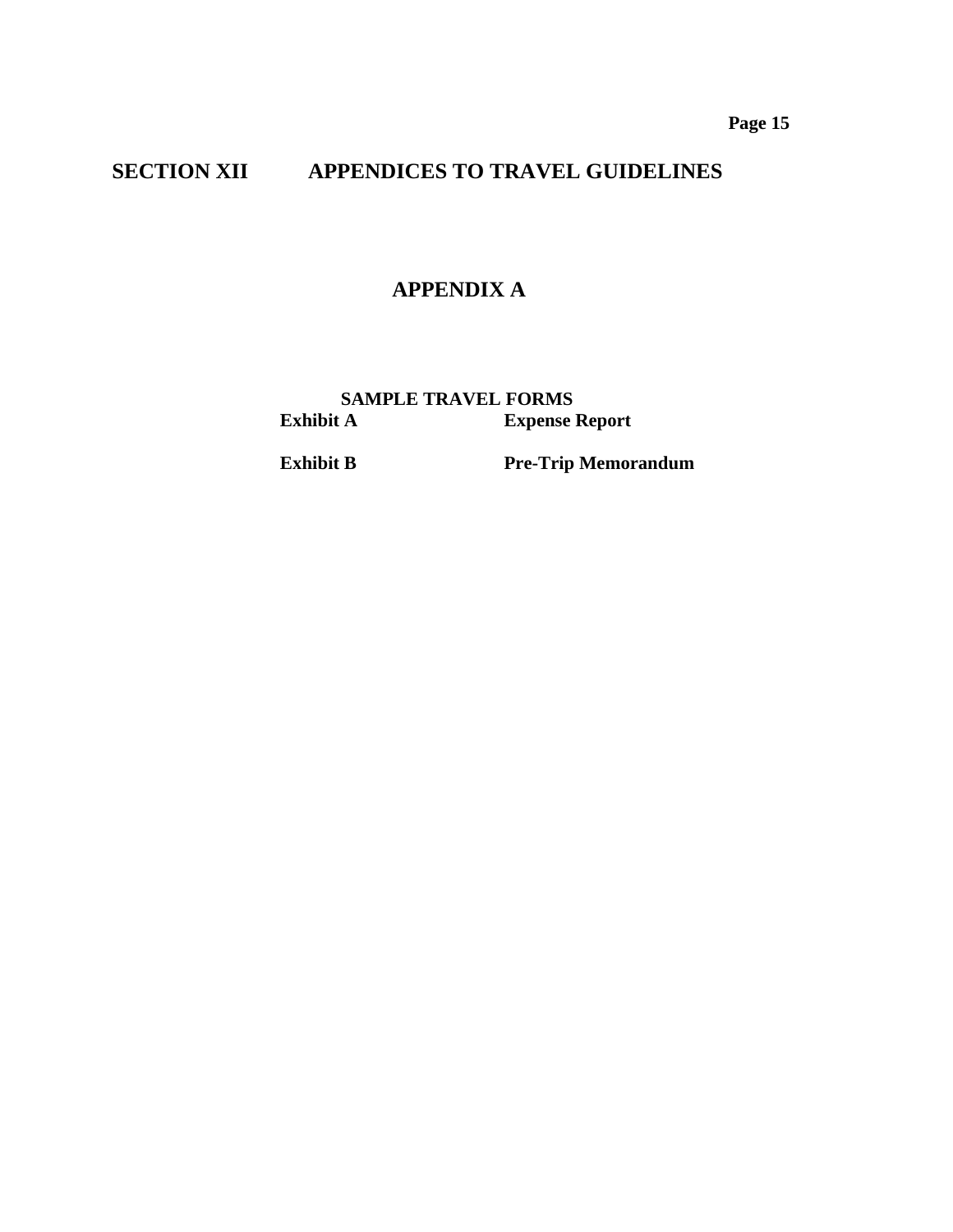| <b>EXHIBIT A</b><br><b>Glen Cove INDUSTRIAL DEVELOPMENT AGENCY Director / Employee</b> |                                                  |                  |                  |                  |                |                |                  |                      |              |
|----------------------------------------------------------------------------------------|--------------------------------------------------|------------------|------------------|------------------|----------------|----------------|------------------|----------------------|--------------|
|                                                                                        | Name :<br>Date:                                  |                  |                  |                  |                |                |                  |                      |              |
|                                                                                        | <b>Dates</b>                                     |                  |                  |                  |                |                |                  |                      | <b>Total</b> |
|                                                                                        | Location (city, state, site)                     |                  |                  |                  |                |                |                  |                      |              |
| $\mathbf{1}$                                                                           | Air/Train/Bus                                    |                  |                  |                  |                |                |                  |                      | 0.00         |
| $\overline{2}$                                                                         | <b>Local Travel</b>                              |                  |                  |                  |                |                |                  |                      |              |
|                                                                                        | Subway/Bus/Taxi                                  |                  |                  |                  |                |                |                  |                      | 0.00         |
| 3                                                                                      | Car Rental                                       |                  |                  |                  |                |                |                  |                      | 0.00         |
| $\overline{4}$                                                                         | Personal Car Use (1)                             | 0.00             | 0.00             | 0.00             | 0.00           | 0.00           | 0.00             | 0.00                 | 0.00         |
|                                                                                        | A. Mileage                                       | mi.              | mi.              | mi.              | mi.            | mi.            | mi.              | mi.                  |              |
|                                                                                        |                                                  | $\boldsymbol{0}$ | $\boldsymbol{0}$ | $\boldsymbol{0}$ | $\overline{0}$ | $\overline{0}$ | $\boldsymbol{0}$ | $\mathbf{0}$         |              |
|                                                                                        | <b>B.</b> Allowance Per Mile                     |                  |                  |                  |                |                |                  |                      |              |
| 6                                                                                      | Parking/Tolls                                    |                  |                  |                  |                |                |                  |                      | 0.00         |
| $\tau$                                                                                 | Lodging                                          |                  |                  |                  |                |                |                  |                      | 0.00         |
| 8                                                                                      | Meals for Overnight<br>Travel                    |                  |                  |                  |                |                |                  |                      | 0.00         |
| 9                                                                                      | Meals for Day Trips                              |                  |                  |                  |                |                |                  |                      | 0.00         |
| 10                                                                                     | Meals for Overtime<br>Work                       |                  |                  |                  |                |                |                  |                      | 0.00         |
| 11                                                                                     | <b>Business Meals</b><br>$w/G$ uests $(2)$       |                  |                  |                  |                |                |                  |                      | 0.00         |
| 12                                                                                     | Miscellaneous                                    |                  |                  |                  |                |                |                  |                      |              |
|                                                                                        | Expenses                                         |                  |                  |                  |                |                |                  |                      | 0.00         |
| a.                                                                                     |                                                  |                  |                  |                  |                |                |                  |                      | 0.00         |
| b.                                                                                     |                                                  |                  |                  |                  |                |                |                  |                      | 0.00         |
|                                                                                        |                                                  |                  |                  |                  |                |                |                  |                      |              |
|                                                                                        | <b>Totals</b>                                    | 0.00             | 0.00             | 0.00             | 0.00           | 0.00           | 0.00             | 0.00                 | 0.00         |
| 13                                                                                     | <b>Time Travel Status</b>                        |                  |                  |                  |                |                |                  |                      |              |
|                                                                                        | Began                                            | am               | am               | am               | am             | am             | am               | am                   |              |
| 14                                                                                     | <b>Time Travel Status</b>                        |                  |                  |                  |                |                |                  |                      |              |
|                                                                                        | Ended                                            | pm               | pm               | pm               | pm             | pm             | pm               | pm                   |              |
|                                                                                        | Comments:                                        |                  |                  |                  |                |                |                  | <b>Less: Advance</b> | 0.00         |
|                                                                                        | <b>Refund Due To</b><br><b>Employee (GC-IDA)</b> |                  |                  |                  |                |                |                  |                      | 0.00         |
|                                                                                        | <b>Purpose of Trip/Reason for Expense</b>        |                  |                  |                  |                |                |                  |                      |              |
|                                                                                        |                                                  |                  |                  |                  |                |                |                  |                      |              |
|                                                                                        |                                                  |                  |                  |                  |                |                |                  |                      |              |
|                                                                                        | <b>Employee Signature:</b><br>Approval:          |                  |                  |                  |                |                |                  |                      |              |
|                                                                                        | (CEO)                                            |                  |                  |                  |                |                |                  |                      |              |
| <b>Business Meal Authorization</b>                                                     |                                                  |                  |                  |                  |                |                |                  |                      |              |
| List of Guests & Affiliation/Business Purpose:                                         |                                                  |                  |                  |                  |                |                |                  |                      |              |
|                                                                                        |                                                  |                  |                  |                  |                |                |                  |                      |              |
|                                                                                        |                                                  |                  |                  |                  |                |                |                  |                      |              |
|                                                                                        | <b>Approved</b>                                  |                  |                  |                  |                |                |                  |                      |              |
| By:                                                                                    |                                                  |                  |                  |                  |                |                |                  |                      |              |
|                                                                                        | (Executive Director)                             |                  |                  |                  |                |                |                  |                      |              |

(1) Complete the Mileage Reporting Sheet.

(2) Complete the Business Meal Authorization Section.

Forward original to Executive Director. Retain copy for your records.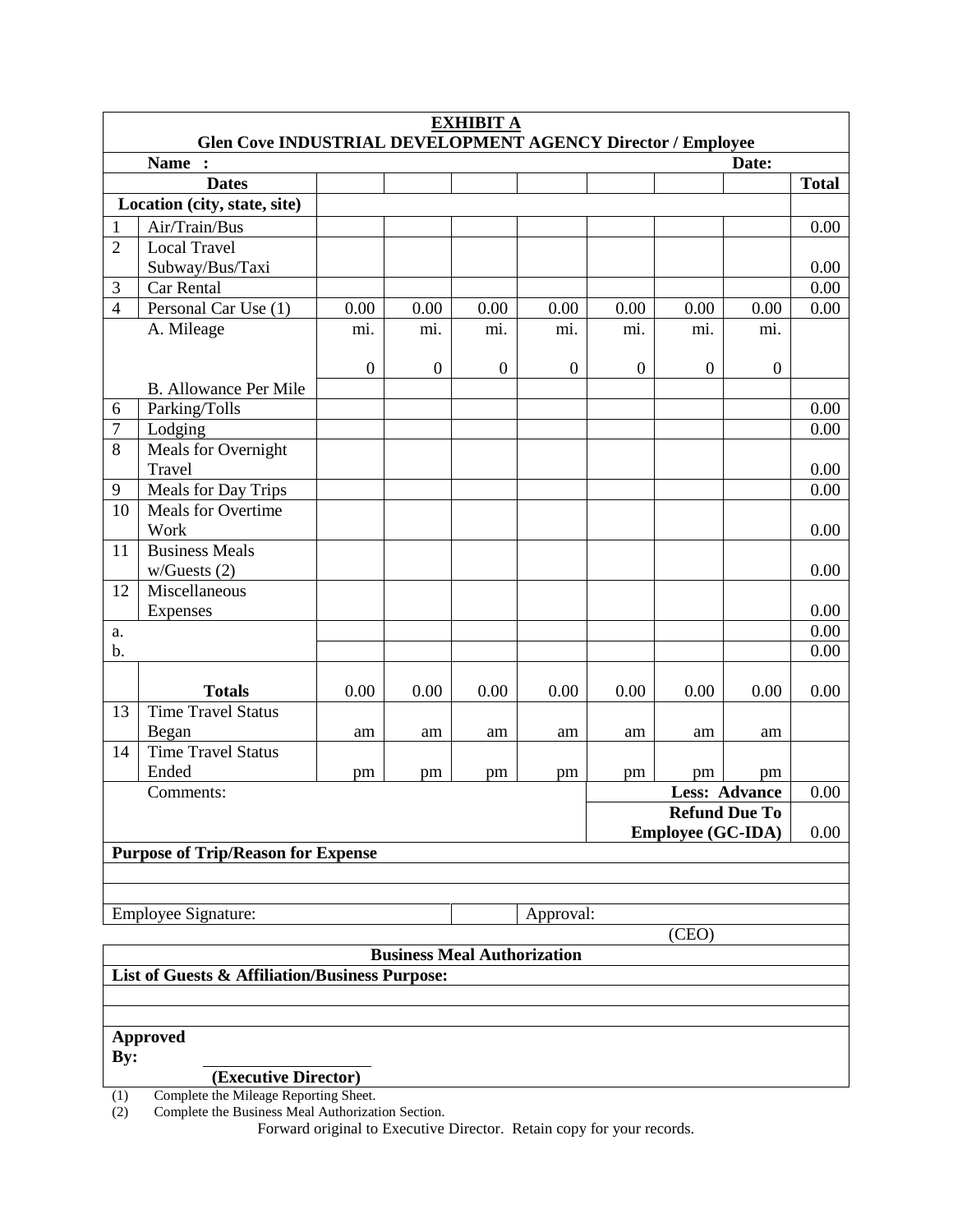## **EXHBIT A (continued) GLEN COVE INDUSTRIAL INDUSTRIAL DEVELOPMENT AGENCY Mileage Report Sheet for Personal Vehicle Usage Reimbursement**

\_\_\_\_\_\_\_\_\_\_\_\_\_\_\_\_\_\_\_\_\_\_\_\_\_\_\_\_\_\_\_\_\_\_\_\_\_\_\_\_\_\_\_\_\_\_\_\_\_\_\_\_\_\_\_\_\_\_\_\_\_\_\_\_\_\_\_\_\_\_\_\_\_\_\_\_\_\_ \_\_\_\_\_\_\_\_\_\_\_\_\_\_\_\_\_\_\_\_\_\_\_\_\_\_\_

**\*Include odometer reading or other evidence of mileage \*\*Employees must deduct non-business related mileage**

**Employee's Name:\_\_\_\_\_\_\_\_\_\_\_\_\_\_\_\_\_\_\_\_\_\_\_\_\_\_**

| Day/Date     | From* $\mid$ To* $\mid$ | <b>Total</b><br><b>Miles</b> | From* | $To^*$ | <b>Total</b><br><b>Miles</b> | <b>Total</b><br><b>Miles</b> | Traveled   Deductions** | Reimbursable<br><b>Mileage</b> |
|--------------|-------------------------|------------------------------|-------|--------|------------------------------|------------------------------|-------------------------|--------------------------------|
|              |                         |                              |       |        |                              |                              |                         |                                |
|              |                         |                              |       |        |                              |                              |                         |                                |
|              |                         |                              |       |        |                              |                              |                         |                                |
|              |                         |                              |       |        |                              |                              |                         |                                |
|              |                         |                              |       |        |                              |                              |                         |                                |
|              |                         |                              |       |        |                              |                              |                         |                                |
|              |                         |                              |       |        |                              |                              |                         |                                |
| <b>TOTAL</b> |                         |                              |       |        |                              |                              |                         |                                |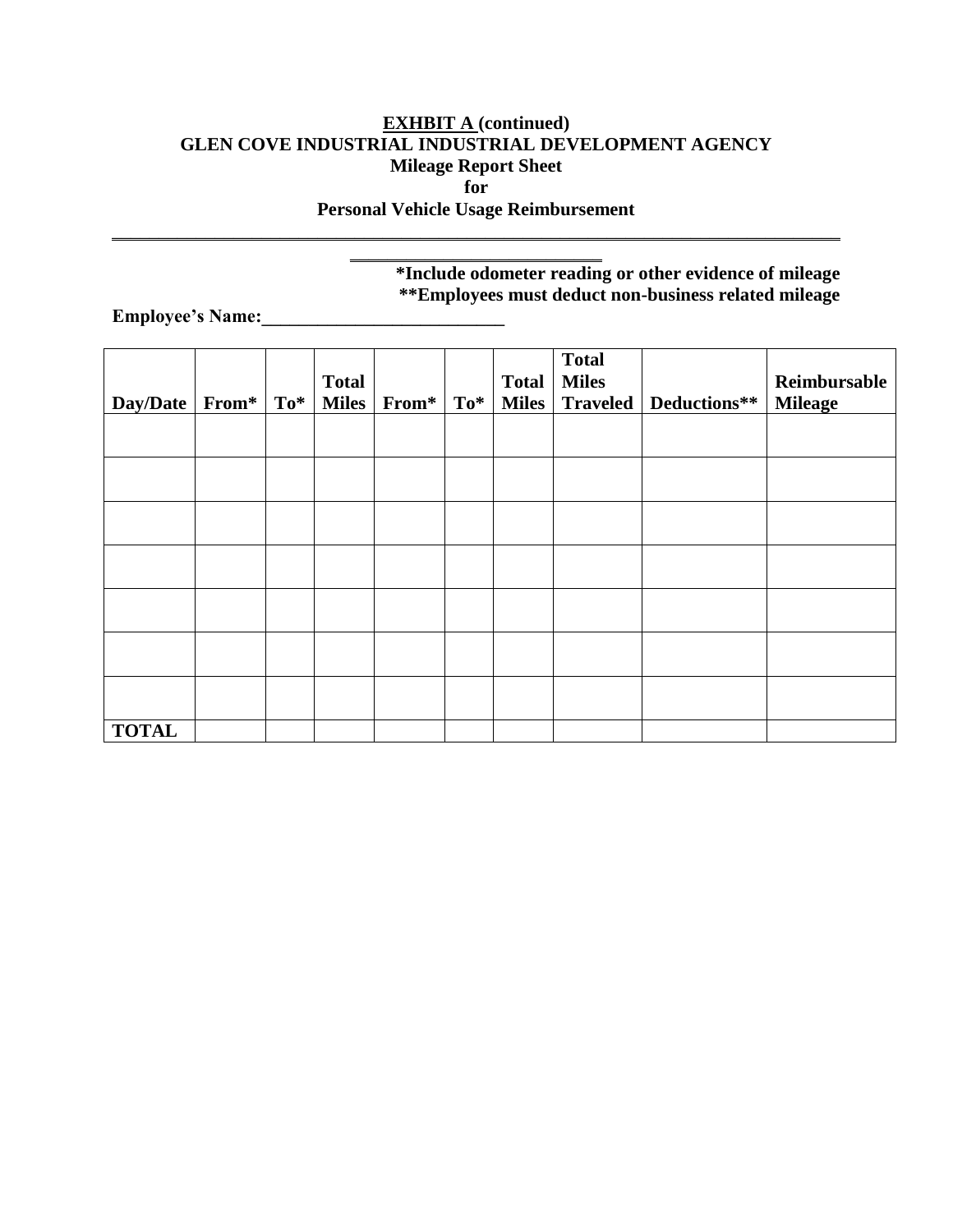**EXHIBIT B**

# **GLEN COVE INDUSTRIAL DEVELOPMENT AGENCY Pre-Trip Memorandum**

| <b>Employee Name:</b>                                                                                                                  | <b>Request Date:</b> |                          |                      |    |
|----------------------------------------------------------------------------------------------------------------------------------------|----------------------|--------------------------|----------------------|----|
| <b>Origin of Trip:</b>                                                                                                                 | Destination(s)       |                          |                      |    |
| Date(s) of Trip:                                                                                                                       |                      |                          |                      |    |
|                                                                                                                                        |                      |                          |                      |    |
| <b>Purpose of Trip:</b>                                                                                                                |                      |                          |                      |    |
|                                                                                                                                        |                      |                          |                      |    |
| <b>Attendees/Titles &amp; Affiliations:</b>                                                                                            |                      |                          |                      |    |
|                                                                                                                                        |                      |                          |                      |    |
| <b>Requestor's Signature:</b>                                                                                                          |                      | Date:                    |                      |    |
| <b>Executive Director Approval:</b>                                                                                                    |                      | Date:                    |                      |    |
| If the trip is in NYS and an overnight stay is required please obtain                                                                  |                      |                          | <b>Cost Estimate</b> |    |
| the following signature.                                                                                                               |                      | Transportation           |                      |    |
|                                                                                                                                        |                      | Type:                    |                      |    |
| <b>Chairman or Vice Chairman's Approval</b>                                                                                            | Date:                |                          |                      |    |
|                                                                                                                                        |                      | Meals:                   |                      |    |
| If the trip is out of NYS and/or the transportation is by air travel<br>indicate the date of the GC-IDA meeting at which the directors |                      |                          |                      |    |
| approved the requested travel                                                                                                          |                      | (#of Nights)_            |                      |    |
|                                                                                                                                        |                      | Lodging:                 |                      |    |
|                                                                                                                                        |                      |                          |                      |    |
|                                                                                                                                        |                      | <b>Misc. Expenses:</b>   |                      |    |
|                                                                                                                                        |                      | Total:                   |                      |    |
|                                                                                                                                        |                      |                          |                      |    |
| <b>Employees Requesting Travel Advances Please Fill Out Bottom Portion.</b>                                                            |                      |                          |                      |    |
| <b>Employee Name:</b>                                                                                                                  |                      | <b>Amount Advancing:</b> |                      | \$ |
|                                                                                                                                        |                      |                          |                      |    |
|                                                                                                                                        |                      |                          |                      |    |
| <b>Executive Director Approval:</b>                                                                                                    |                      | Date:                    |                      |    |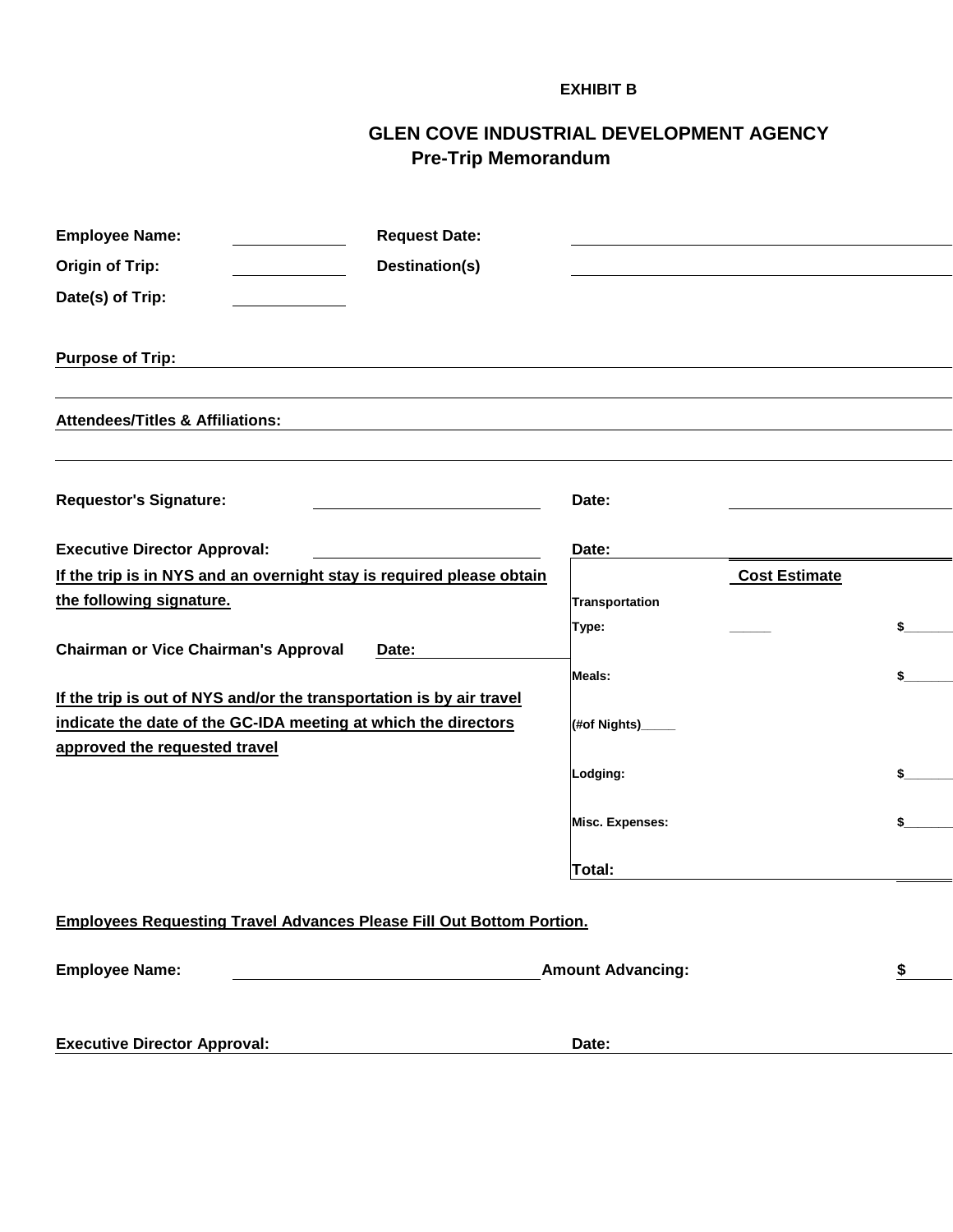**Page 19**

# **APPENDIX B**

## **AUTOMOBILE MILEAGE REIMBURSEMENT RATE**

**The mileage reimbursement rate is the IRS mileage allowance in effect from time to time.**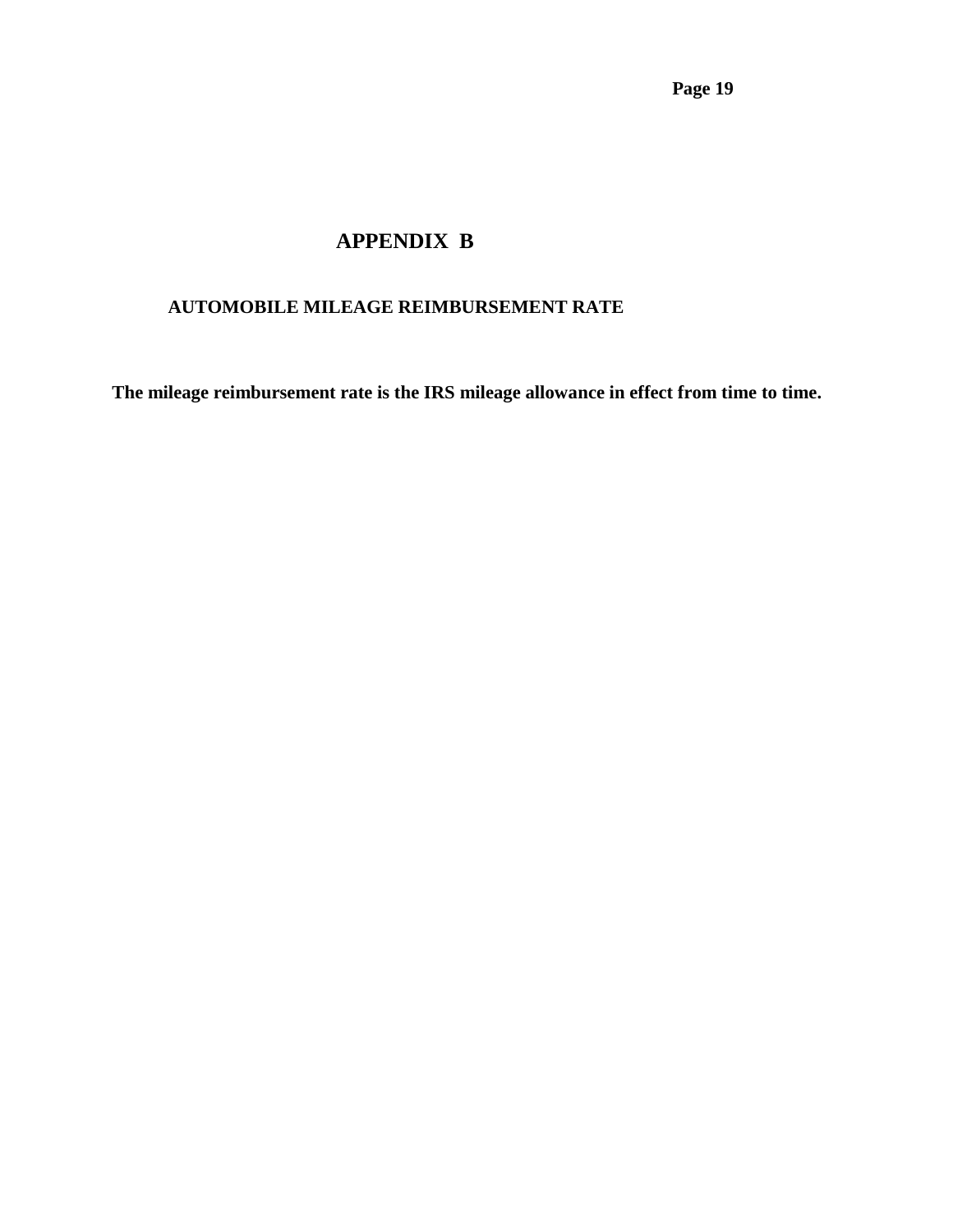# **APPENDIX C**

#### **RECEIPTED METHOD**

**The maximum allowances for receipted lodging and meal reimbursements are the same as those adopted by the Federal government from time to time. Such allowances are currently available on the following website: www.policyworks.gov/org/main/mt/homepage/mtt/perdiem/travel.htm.**

If extenuating circumstances require you to incur lodging expenses greater than the per diem, be sure to attach your original hotel receipt to your Expense Report, indicate why the per diem rate was exceeded and submit same to the Executive Director for approval.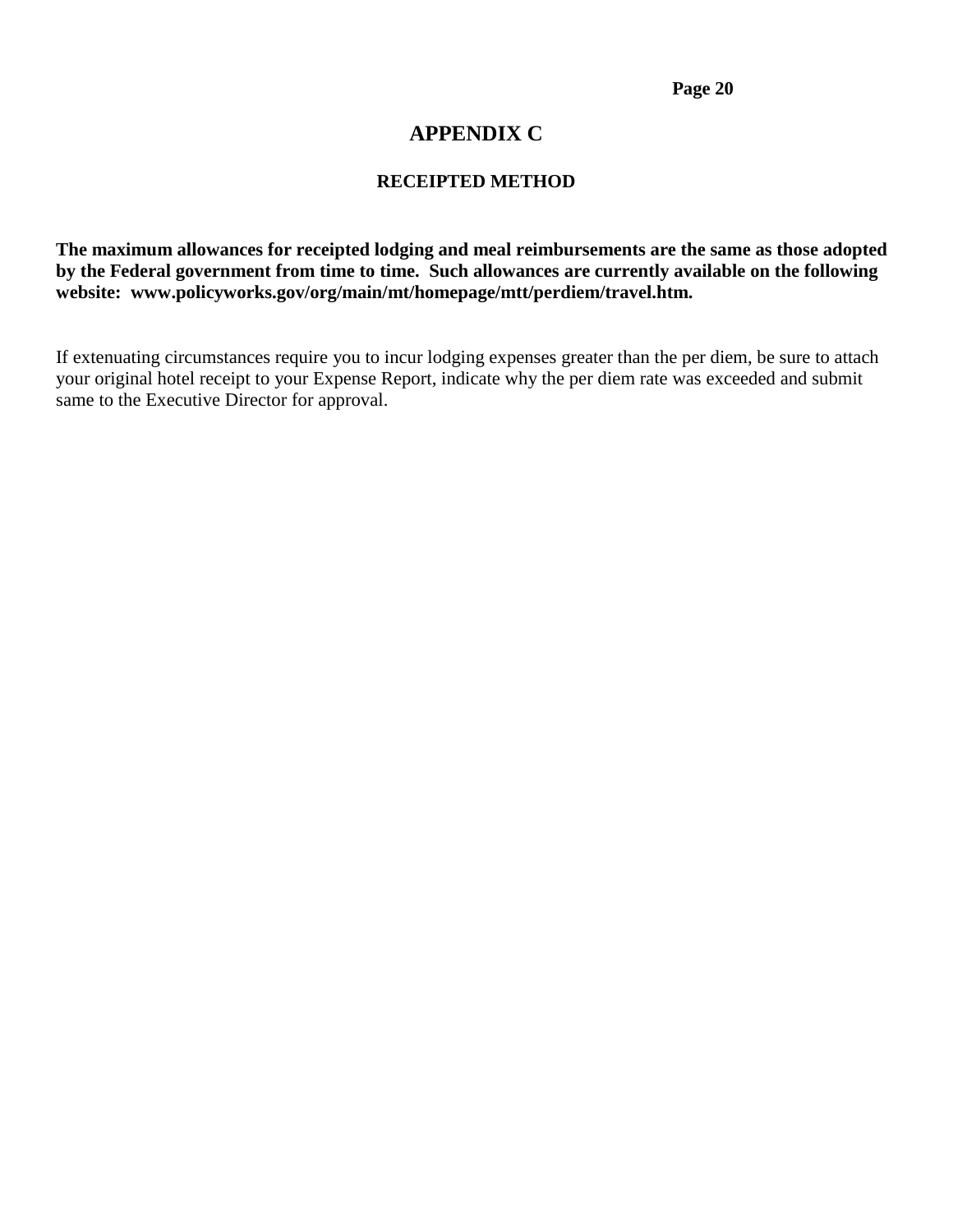## **Page 21**

## **APPENDIX D**

## **MAXIMUM MEAL ALLOWANCE FOR NON-OVERNIGHT DAY TRIPS**

The meal allowances stated below only apply to day trips where your destination is over 35 miles (15 miles for directors) from your official station and you were in official travel status for at least 2 hours:

| Breakfast Allowance (When leaving home or official station 7:00 AM or prior)  | \$12.00 |
|-------------------------------------------------------------------------------|---------|
| Lunch Allowance (When on official travel status)                              | \$15.00 |
| Dinner Allowance (When returning to home or official station 8:00PM or after) | \$25.00 |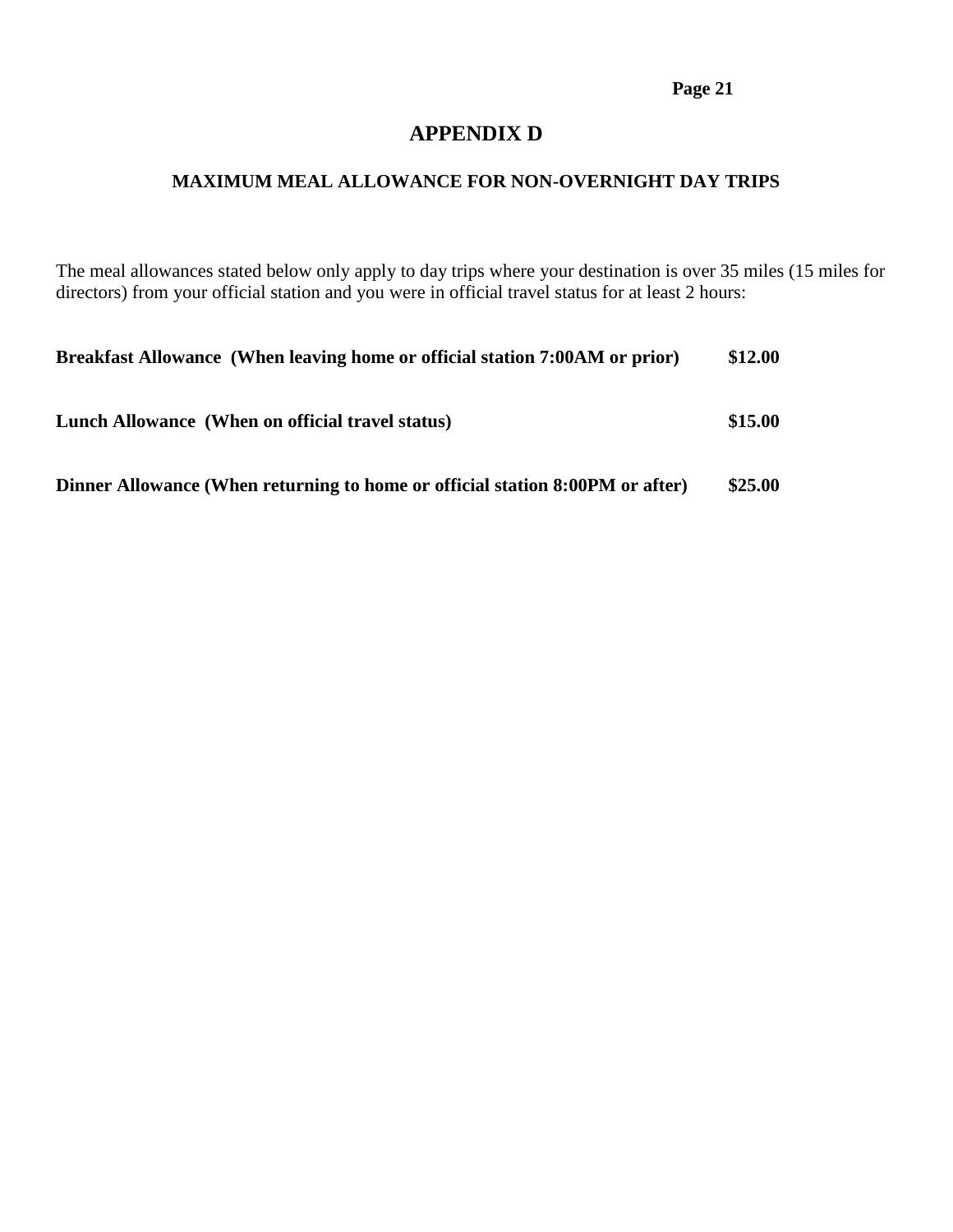# **APPENDIX E**

# **OVERTIME MEAL & TRAVEL ALLOWANCES**

### **Dinner Allowance**

| Dinner Allowance may be claimed if you work 10 hours or more and leave the office<br>8:00PM or later. Receipts are required. |         |  |  |  |
|------------------------------------------------------------------------------------------------------------------------------|---------|--|--|--|
| <b>Lunch Allowance</b>                                                                                                       |         |  |  |  |
| Lunch Allowance may be claimed if you work 4 or more hours on a Saturday, Sunday<br>or Holiday. Receipts are required.       | \$15.00 |  |  |  |

#### **Travel Allowance**

Should you work 10 hours or more and leave the office 8:00PM or later during the week, or work 4 or more hours on a Saturday, Sunday or Holiday, you can obtain reimbursement for travel to your home provided that you furnish original receipts for taxis, tolls, etc. If you use your personal auto, you must complete the Mileage Reporting Sheet **\$75.00** 

 **maximum**